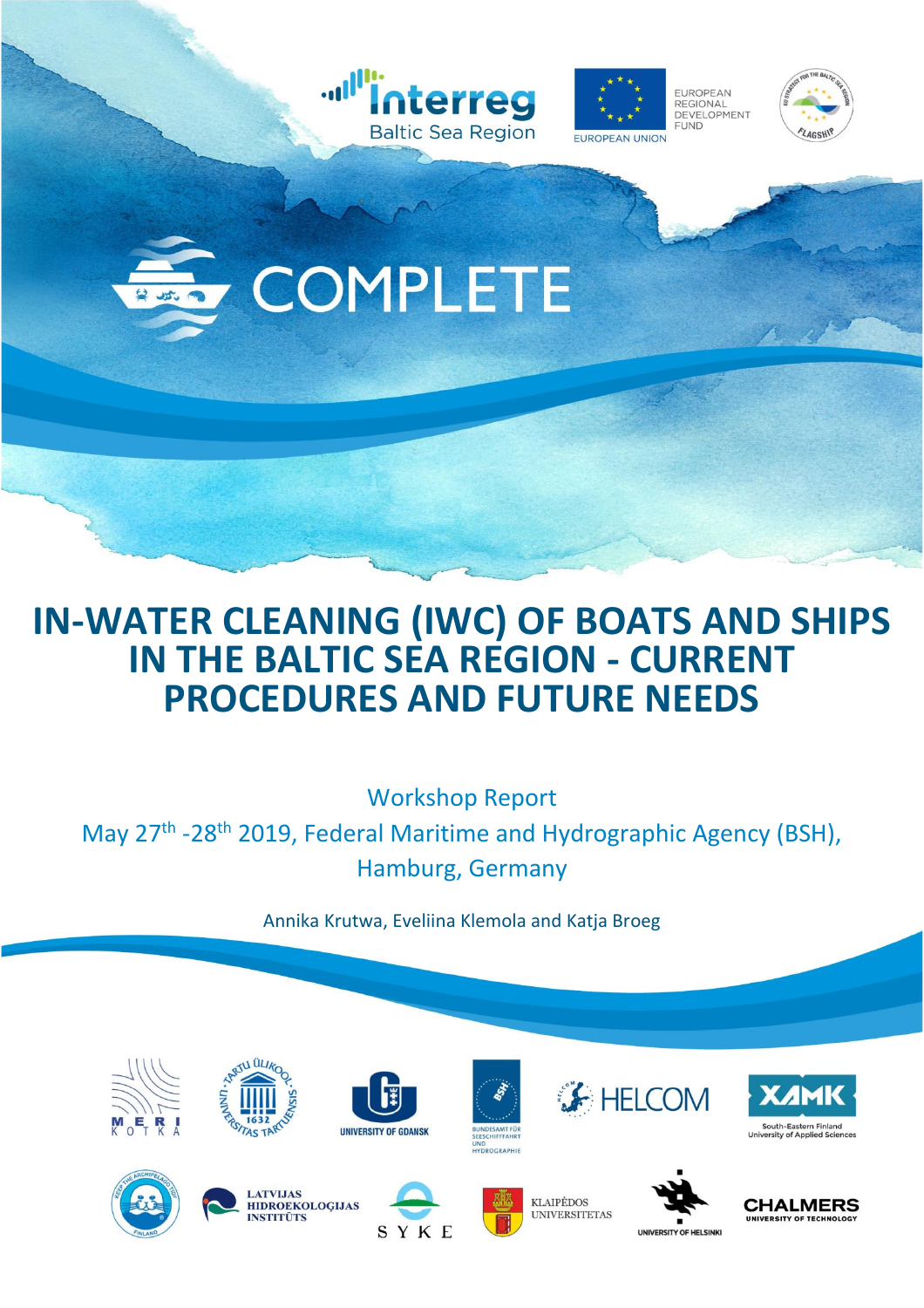# <span id="page-1-0"></span>**CONTENT**

| <b>CONTENT</b>                                                                                               | 1                       |  |
|--------------------------------------------------------------------------------------------------------------|-------------------------|--|
| 1. Executive summary                                                                                         | 1                       |  |
| <b>Background</b><br>2.                                                                                      | $\overline{\mathbf{2}}$ |  |
| <b>Objectives</b><br>3.                                                                                      | $\overline{\mathbf{2}}$ |  |
| <b>Agenda of the workshop</b><br>4.                                                                          | $\overline{\mathbf{3}}$ |  |
| <b>Introduction</b><br>5.                                                                                    | 4                       |  |
| 6.<br><b>Outcomes</b>                                                                                        | 6                       |  |
| 6.1. In-water cleaning: National regulations, current<br>procedures and experiences in the Baltic Sea Region | 6                       |  |
| In-water cleaning in the Baltic Sea -overview and<br>6.2.<br>perspective                                     | 13                      |  |
| 7. What are the gaps and needs for action?                                                                   | 15                      |  |
| 8. Towards harmonized standards for in-water<br>cleaning                                                     | 17                      |  |
| <b>Examples of good practice of biofouling</b><br>9.<br>management                                           | 18                      |  |
| <b>Future needs and suggestions</b><br>10.                                                                   | 21                      |  |
| <b>References</b><br>21                                                                                      |                         |  |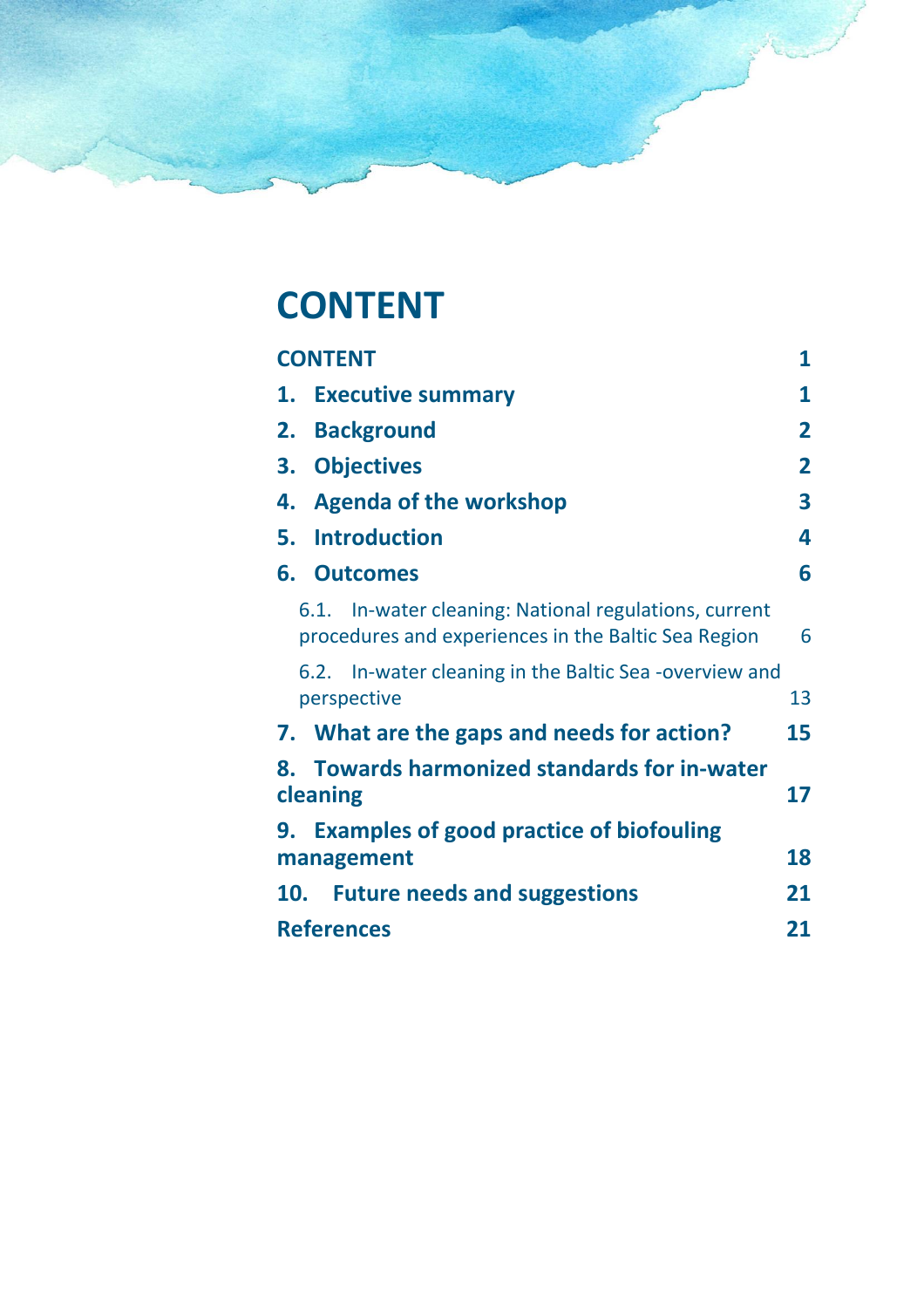# **1. EXECUTIVE SUMMARY**

<span id="page-2-0"></span>This workshop report presents the results of the information compiled and discussions held by the participants who joined the workshop.

There are no specific national regulations with regard to in-water cleaning (IWC) in place. Although in some countries, administrations deny to give permits it is known that ships are cleaned by diving companies with specific working permits.

The results of the workshop show that the subject of the IWC in the Baltic Sea region requires coordinated efforts among the relevant authorities (e.g. Maritime Authorities, Environmental Agencies, Port Authorities, Water Authorities) in the individual countries with the aim of harmonisation at national and later, regional level. This is crucial to ensure consistent conditions for IWC, transparency for stakeholders, and an environmentally sound implementation of IWC.

Prepared by: Annika Krutwa, Eveliina Klemola and Katja Broeg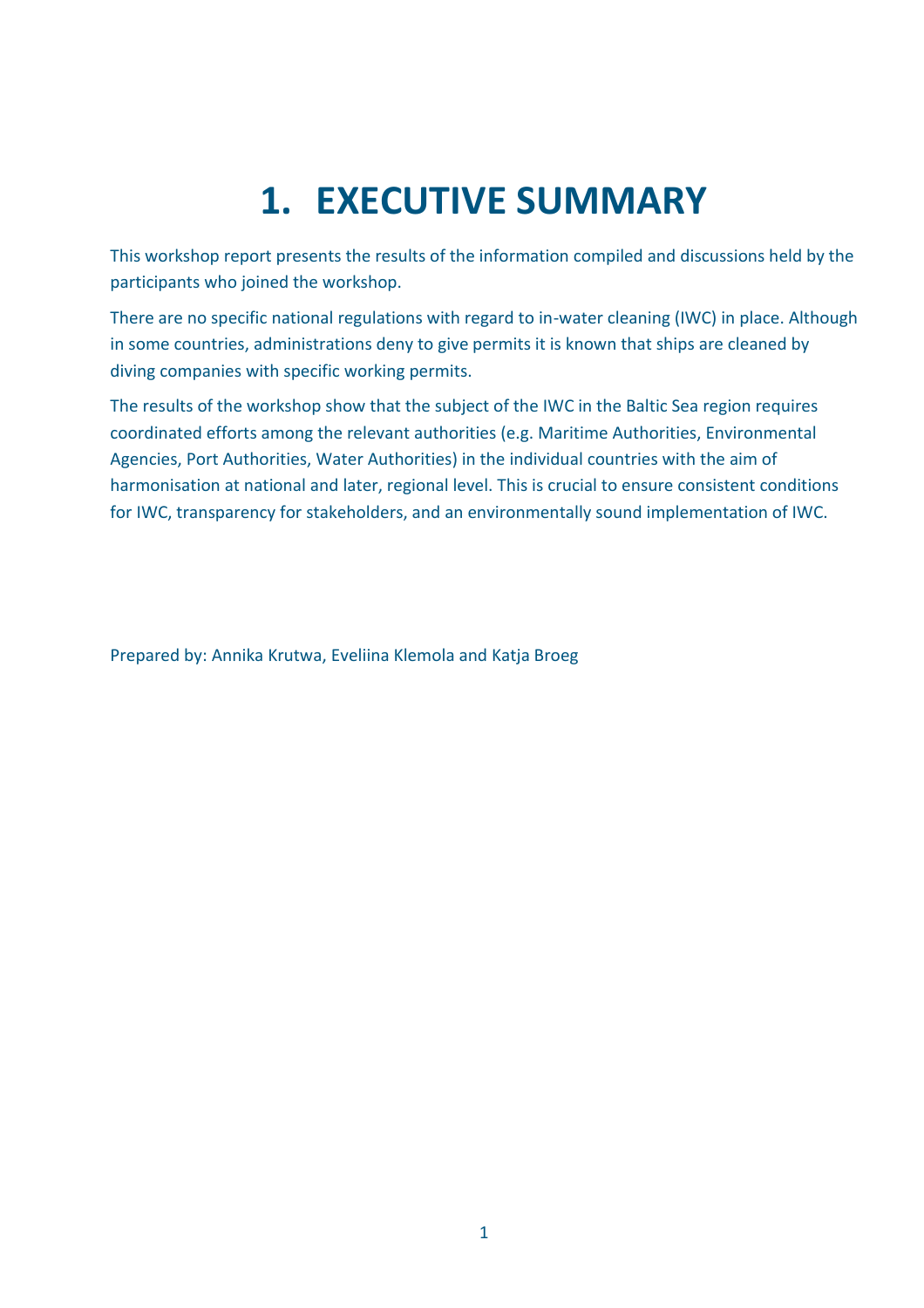# **2. BACKGROUND**

<span id="page-3-0"></span>In-water cleaning (IWC) of leisure boats and commercial ships can be an essential part of biofouling management. However, IWC may pose a risk to the environment depending on the nature of biofouling (e.g. microfouling or macrofouling, alien species occurrence), the type of antifouling system (AFS) applied (e.g. biocides) and the methods applied for in-water cleaning (IWC) (e.g. high-pressure cleaner with collecting container, brushes, extractors, collection of waste).

With the implementation of the EU Water Framework Directive (EU-WFD), the chemical status of the water bodies must not be deteriorated. The EU Marine Strategy Framework Directive (EU-MSFD) and Invasive Alien Species Regulation (EU-IAS) aim at minimizing non-indigenous or invasive species introduction and spread. Therefore, the procedure of IWC, coming along with a certain environmental risk for the Baltic Sea, should be approved by responsible authorities. In the Baltic Sea Region (BSR), granting of permissions for IWC is in the responsibility of national or even local administrations. National environmental protection agencies (EPAs), municipalities, or port authorities are the competent authorities. At this point, no common understanding of the regulation of IWC and no common basis for the granting of permissions exists. In addition, there is a lack of information on IWC technologies, facilities, and procedures.

There are many activities and developments ongoing globally in the area of biofouling management, e.g. the GloFouling Partnerships Project. However, information is currently scattered in different reviews, reports and other publications.

The IMO Biofouling Guidelines (Guidelines for the Control and Management of Ships' Biofouling to Minimize the Transfer of Invasive Aquatic Species, Resolution MEPC:207 (62)) and the IMO Guidance for recreational crafts (Guidance for minimizing the transfer of invasive aquatic species as biofouling (hull fouling) for recreational craft, MEPC.1/Circ.792) provide practical recommendations for measures that may help to minimize risks of species introduction and spread from biofouling. The guidelines cover also the aspect of IWC and maintenance but there is no concrete recommendation on how environmental risk assessments as basis for permissions of IWC should be performed.

# **3. OBJECTIVES**

<span id="page-3-1"></span>The objectives of the workshop were to gather and compile information on legal aspects and regulations of IWC of recreational boats and commercial ships that are already in place in the Baltic Sea countries. Other objectives were exchange of information on practical implementations and good/best practice examples, discussion of knowledge- and/or regulation gaps, and summary of needs of action in order to develop a common understanding for IWC in the BSR.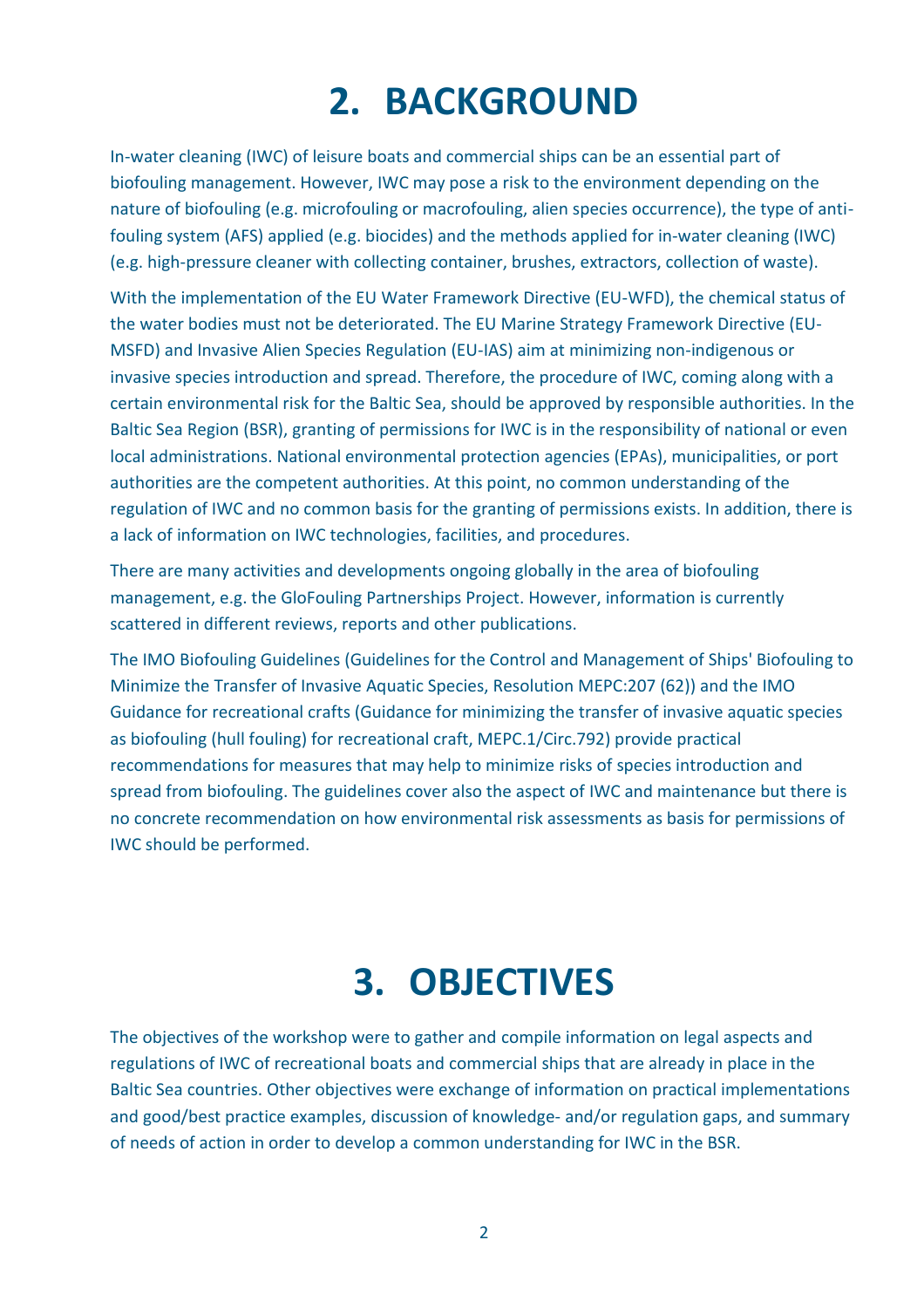Administrations, interest organisations of the shipping sector and experts from the BSR were invited to participate and to discuss the issues mentioned above. Representatives of five countries as well as HELCOM followed the invitation by the COMPLETE project (participants list see Annex 1).

#### *Outputs of the Workshop*

- 1) Overview of national regulations of IWC and waste management in the BSR
- 2) Good practices in the BSR and outside
- 3) Gaps and needs for action

# **4. AGENDA OF THE WORKSHOP**

<span id="page-4-0"></span>At the first day, the workshop focused, after a general introduction to the topic, on the current situation regarding national regulations and legal aspects of IWC in the Baltic Sea countries. Attending participants from Denmark, Finland, Germany, Poland and Sweden discussed and presented information for their respective countries and if available, also for the neighboring countries.

At the second day, actual practices of IWC in the Baltic Sea, good practices, knowledge gaps and discussions about needs for action were discussed.

The detailed agenda is attached in Annex 2.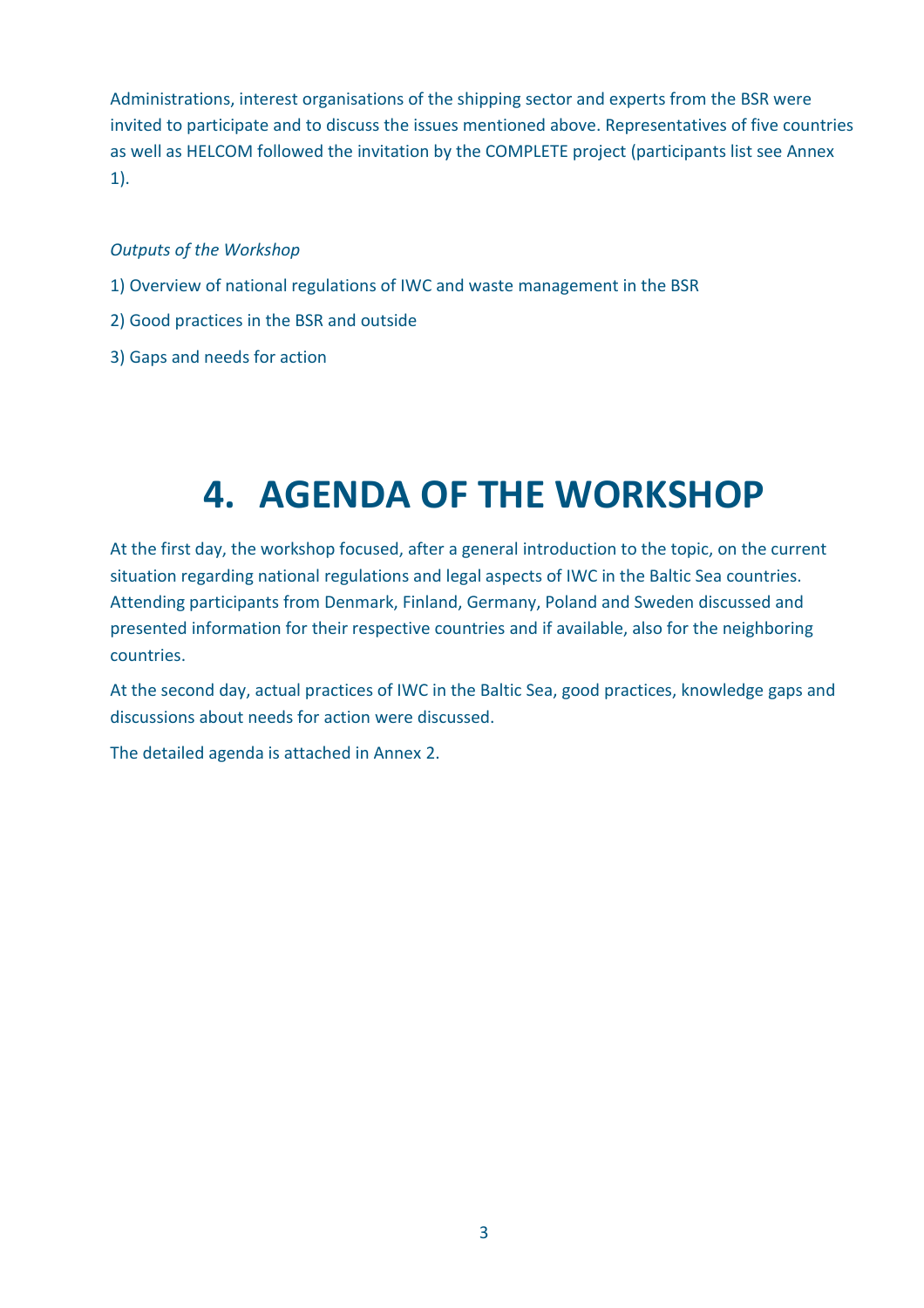# **5. INTRODUCTION**

<span id="page-5-0"></span>Biofouling means the accumulation of aquatic organisms such as micro-organisms, plants, and animals on surfaces and structures immersed in or exposed to the aquatic environment. Biofouling is an issue of common interest to ship-owners and authorities, as it has an impact on the speed, manoeuvrability, corrosion and fuel consumption (and thereby emissions) of a ship, as well as on introduction and spread of marine invasive species and input of biocides to the marine environment. There are a number of guidelines, conventions, directives and regulations addressing biofouling from different perspectives:

- IMO
	- o Guidelines for the control and management of ships' biofouling to minimize the transfer of invasive aquatic species (2011)
	- o Guidance for minimizing the transfer of invasive aquatic species as biofouling (hull fouling) for recreational craft (2013)
	- o International Convention on the Control of Harmful Anti-fouling Systems on Ships (AFS Convention, 2008)
- EU
- o Marine Strategy Framework Directive (EU-MSFD)
- o Water Framework Directive (EU-WFD)
- o Invasive Alien Species Regulation (EU-IAS)
- o Biocidal Products Regulation
- HELCOM
	- o Baltic Sea Action Plan
- OSPAR
	- o North-East Atlantic Environment Strategy

Fouled vessels create novel, mobile habitats for opportunistic and potentially harmful species. The global commercial fleet consisted of 93 161 vessels in 2017, with estimated total wetted surface area of 570 km2. In 2015, around 11 million recreational vessels were in use in the US and 6 million in Europe. Biofouling is estimated to be responsible for 56-69 % of the established coastal and estuarine non-indigenous species globally (Galil et al., 2019, 2019). Some of the most invasive species are considered to have a "fouling background". For example, the eradication attempts of the sea squirt Didemnum vexillum in Shakespeare Bay, New Zealand cost NZ\$ 650.000 but failed; in Holyhead Harbour, Wales, U.K., the eradication cost £ 350 000 and was originally successful, but the species re-established later (Galil et al., 2019). In addition, invasive species induce maintenance costs to shipping and marine infrastructure, damage to valuable fisheries and aquaculture, as well as increase fuel consumption and thus, emissions of greenhouse gases.

AFS are used to protect ships and boats from biofouling and comprise in most cases biocidecontaining components, which are released into the water. A biocide, according to European legislation, has been defined as "a chemical substance (or microorganism) intended to destroy, deter, render harmless, or exert a controlling effect on any harmful organism by chemical or biological means". The biocidal substances used in AFS have evolved from tar pitch, tar or wax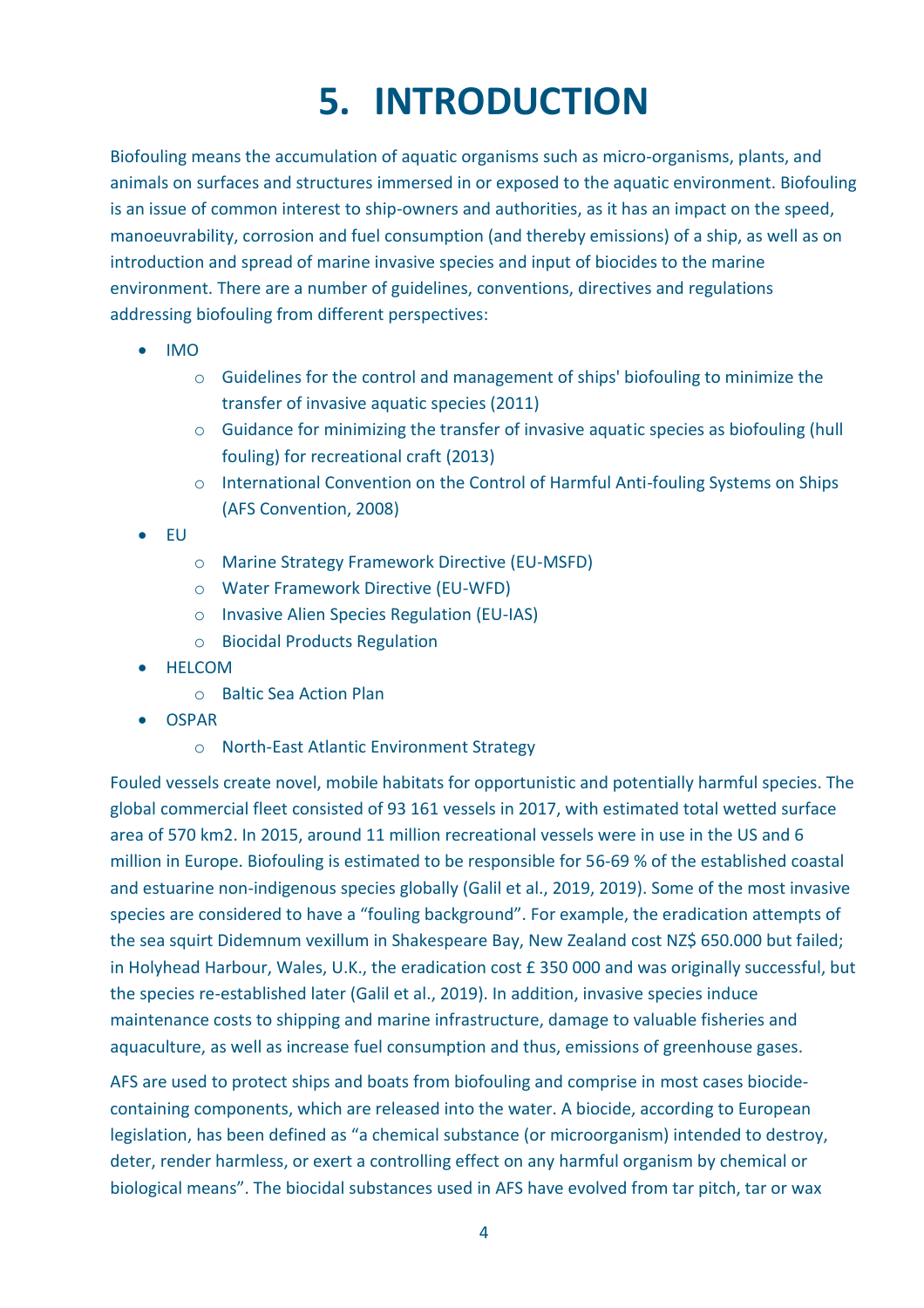combined with sulphur or arsenic, and lead with copper nails, to copper and organotin compounds. Tributyltin (TBT), introduced in the 1960s, has been described as the most toxic substance ever deliberately introduced into the marine environment (Frouin-Mouy et al., 2011). Regulations started regionally with small boats and led to the total global ban in 2008 (IMO AFS Convention). The biocides mainly used in current AFS is copper.

IMO MEPC 71 discussed the amendment of Annex 1 of the AFS Convention to include cybutryne. Cybutryne can be associated with adverse effects to the environment, as it is toxic and persistent. It is a priority substance under the EU-WFD, and in Europe, it has already been banned in antifouling products in 2016 under the Biocidal Products Regulation (BPR). At PPR 6 it was agreed to add cybutryne to Annex 1 of the AFS Convention proposing that from 2021 ships will no longer be allowed to apply cybutryne and from 2026 cybutryne shall not be on the hull of the ship or external parts, or it shall be covered with a coating that forms a barrier to cybutryne to prevent its release to the marine environment. With the entry into force of the amendment to Annex 1, all ship-owners have to implement the regulation within the next periodical dry docking.

Recent changes in commercial shipping and leisure boating such as increase in vessel number and size, changes in routes, transit speeds and port stays, as well as anthropogenic coastal modification and disturbance, including climate change have led to increasing problems with biofouling. The management of biofouling should take into account potential harmful effects of AFS on one hand, and the potential risk of introduction of invasive species and other associated negative effects like increased GHG emissions due to fouled ships on the other hand. Risk assessments and decision support considering all aspects are needed for an effective and sustainable management The International Council for the Exploration of the Sea (ICES) recommends developing and evaluating adaptive biofouling management suitable for different vessel types and operation profiles (vessel design, maintenance, performance measures, shipping route, port residence time, etc. (Galil et al., 2019). However, there are still significant gaps which need to be filled (e.g. adequate cleaning techniques, varying national legislations, innovative coatings, etc.)

IWC of commercial ships has become a common practice since shipping has to handle their fouled hulls and niche areas between dry dock intervals. It is known that IWC is also performed on ships and boats with biocide containing AFS, although these systems are not suitable for cleaning, resulting in the damage of the coating and an input of toxins and paint flakes (microplastic) into the marine environment.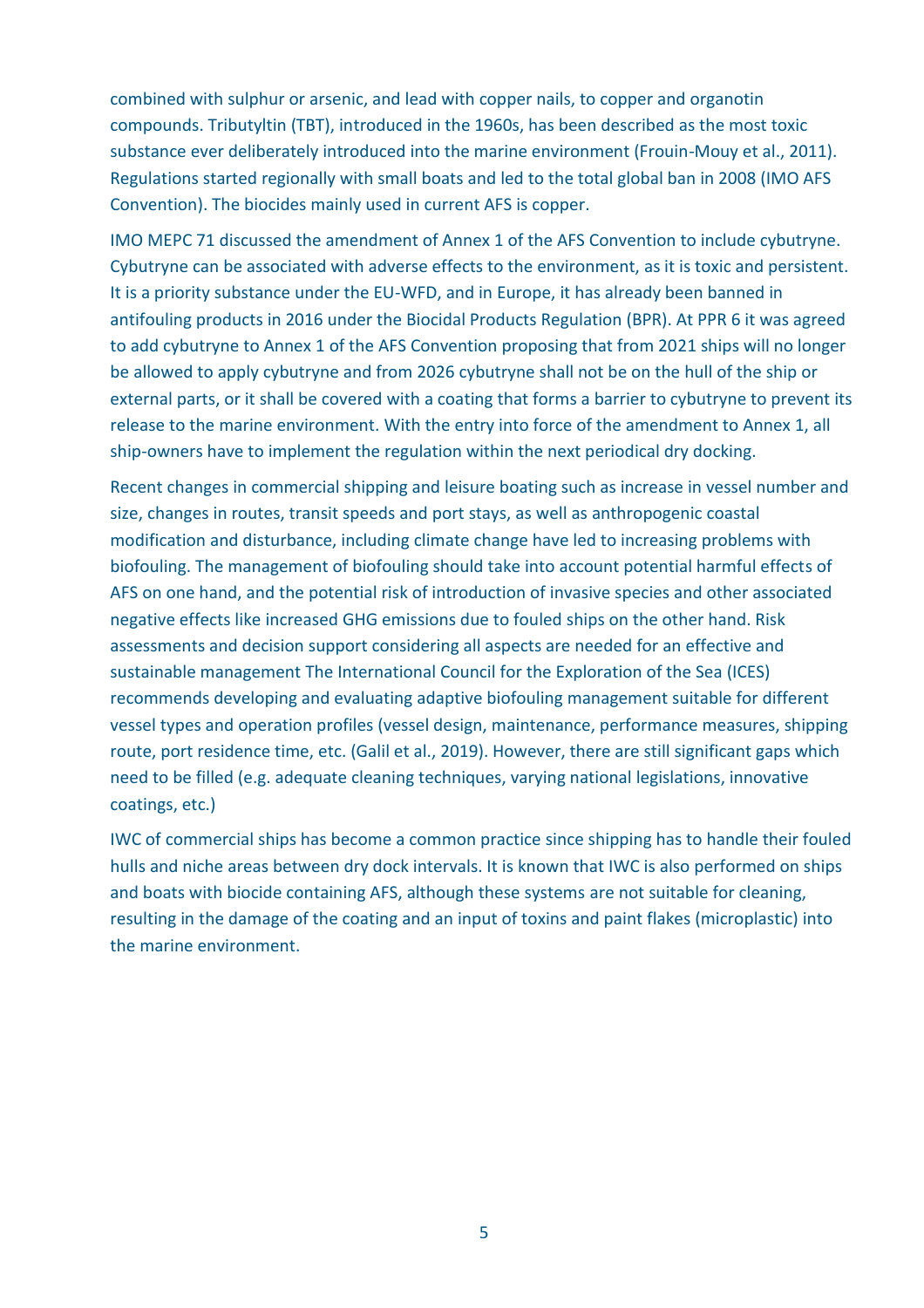# **6. OUTCOMES**

### <span id="page-7-1"></span><span id="page-7-0"></span>**6.1. In-water cleaning: National regulations, current procedures and experiences in the Baltic Sea Region**

Participant groups from Denmark, Finland, Germany, Poland and Sweden teamed-up to provide answers to the following questions:

- *1) Is there any national regulation in place regarding in-water cleaning (IWC) of commercial ships and leisure boats?*
	- *a) With respect to biocides/contaminant release*
	- *b) With respect to introduction of non-indigenous/invasive species*
- *2) Which administrations are involved or responsible?*
- *3) Is there a list of cleaning facilities in your country available?*
- *4) What approval process(es) is/are necessary for granting permission of IWC?*
	- *a) Type of approval*
	- *b) Examples of approval processes*
	- *c) Is there any risk assessment performed? What is/should be considered in that context? (Cleaning techniques, type of AFS, amount of biofouling, location where cleaning takes place, origin of the ship, collection and treatment of waste, anything else…)*
	- *d) Are there approved/certified cleaning services? What are the requirements for approval?*
- *5) In case no regulations are in place: Are there any applications/requests of stakeholders concerning IWC?*
- *6) Is it in general allowed to clean ships and boats in-water without any permission?*

It has to be mentioned that response to the questions has been provided on the basis of the knowledge of the WS participants and therefore, information might be non-exhaustive. A summary of national regulations and procedures of the participating countries is shown in table 1 for commercial ships and in table 2 for leisure boats.

#### Denmark

- 1) There's a procedure for IWC in place, close to the IMO Guidelines, but no national regulation.
- 2) A port/marina needs to apply for a license for IWC. The license is valid for one year. The procedure for applying for and granting the license is decided by the municipality, and the procedures are not necessarily harmonized between different municipalities. The Danish Maritime Authority is not involved in the process.
- 3) No.
- 4) There's a risk assessment procedure in place, including measurement of concentrations of copper and other substances before and after the cleaning.
- 5) N/A
- 6) Apparently, there is also cleaning being conducted in the anchorage area without any regulation.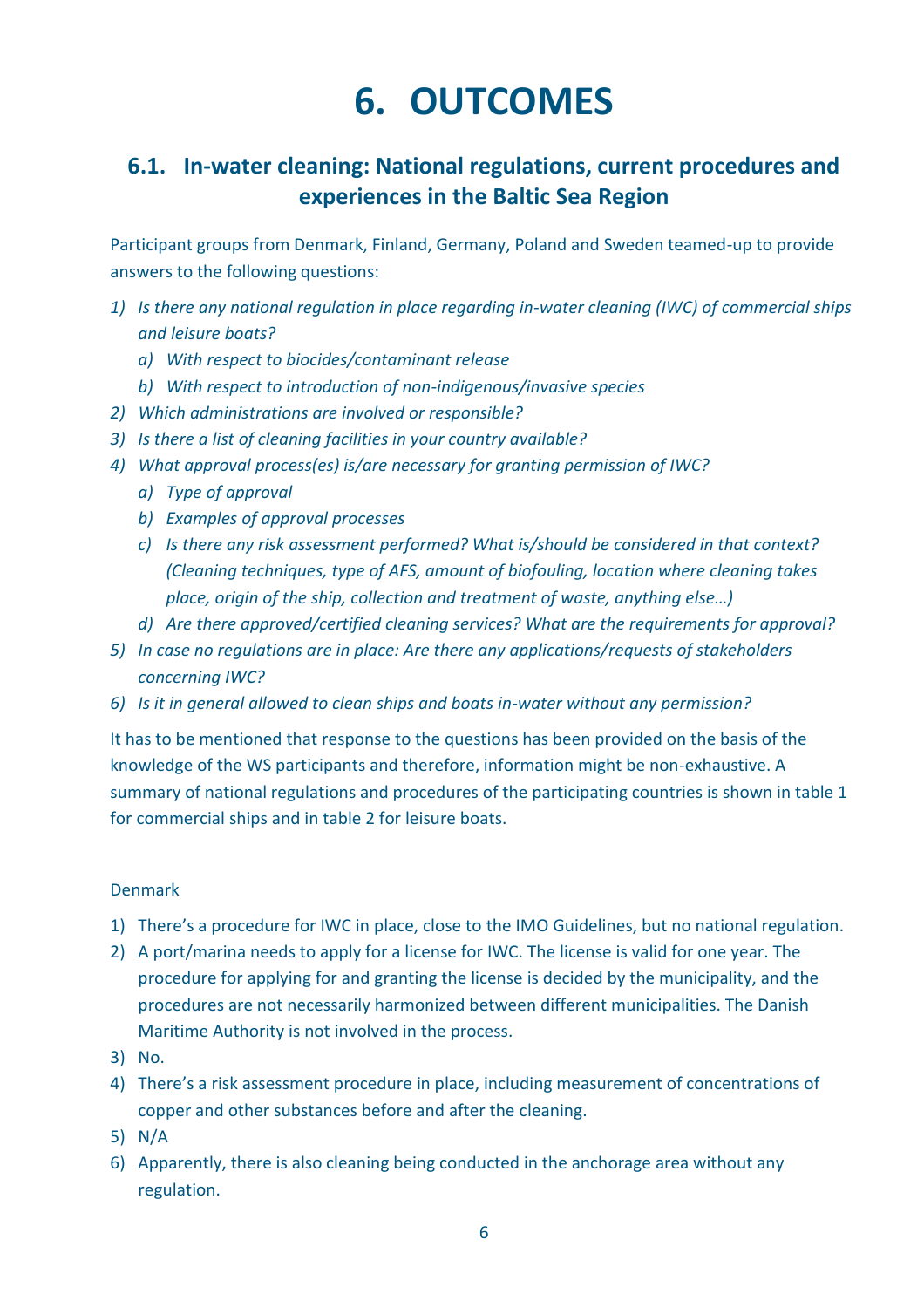#### Finland

- 1) The legislation in Finland is similar to Denmark and Sweden. There's no specific national regulation of IWC either for commercial ships or leisure boats. Individual ports could impose their own regulation, but ports have not used the possibility to set their own regulations regarding IWC (or biofouling management in general) in their environmental permits, even if legislation enables it, similarly to Sweden. Most vessels calling Finnish ports have hard coatings (so-called ice breaker coatings), not biocidal antifouling paints, as in wintertime, sea ice cleans the hull and would also remove the paint. In summer, hulls are cleaned by divers. Vessels visiting Finland only in summer (ice-free period) may have biocidal AFS and they are usually not cleaned. Ships mainly operating in the Baltic Sea (e.g. Viking Line, Finnlines, Tallink, ESL, Bore) do not use any AFS and clean regularly (every 3-4 weeks at least). When cleaning is conducted often, there's not much fouling and the cleaning is easy and fast.
	- a) The national biocidal regulation states that the maintenance of recreational craft may not create harmful emissions to the marine environment. Traditionally, boats are cleaned on land, not in water. Authorities want to support the boat owners in shifting from biocidal paints to alternative methods, i.e. cleaning. Therefore, the authorities see that boats with old, hard-surface paint (in good condition) could be cleaned in water, without leakage of copper/zinc to the water. Devices for cleaning leisure boats do not need operating permits. "Seaboost" is developing a non-biocidal coating for leisure boats to be used together with their own cleaning device.
	- b) No national regulation.
- 2) Regional State Administrative Agencies (AVI; issuing the operational environmental permits for ports) and Centres for Economic Development, Transport and the Environment (ELY, supervising these permits) would be responsible if ports would impose their own regulations. The Finnish Transport and Communications Agency (Traficom) as the PSC authority would be responsible for monitoring vessels for AFS Convention.
- 3) No.
- 4) Any diving work in a port needs a "work permit" or advance notice for work safety reasons only.
- 5) IWC industry has requested harmonized regulation for IWC, and hence, Finland proposed to HELCOM Maritime 15-2015 to have a HELCOM recommendation for IWC. However, the proposal received no support.
- 6) Yes.

#### **Germany**

1) IWC generally requires permission. Decisions are legally based on the German Water Act. Central aspect is the avoidance of the input of chemical compounds which would lead to a deterioration of the chemical status of the aquatic environment.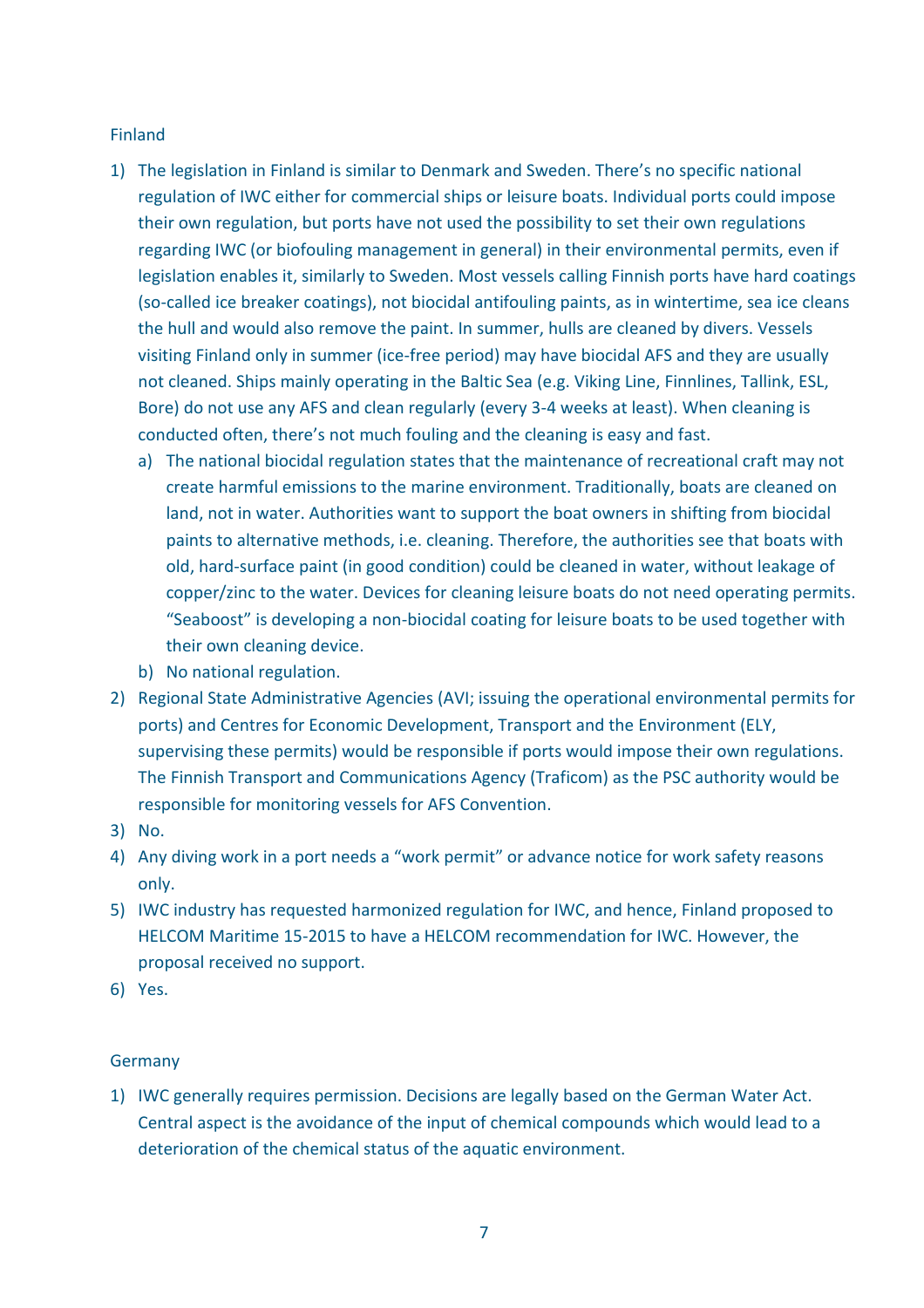- 2) It is possible to ask for a cleaning permit from federal states lower water administrations. Some could allow it and some not, as there's no common permission process in place.
- 3) No.
- 4) N/A
- 5) There are requests of stakeholders for IWC.
- 6) IWC may be taking place outside ports without any permits or knowledge of this.

#### Sweden

- 1) There's no national regulation framework.
- 2) For commercial shipping, the situation is very similar to Denmark. However, the permits are granted on a case-by-case basis and not valid for a full year. Municipal authorities (Miljöförvaltningen) decide on the regulation, which may differ even between adjacent municipalities. The municipalities often ask advice from local environmental agencies. The perspective varies between municipalities: in Malmö and Gothenburg, the hull cleaning companies are seen as responsible for the pollution, whereas in Stockholm, it's the shipowners. Regarding leisure boats, cleaning facilities were established when it was allowed to clean on biocidal paints, before re-painting, but currently cleaning is only done on non-toxic paints.
- 3) No.
- 4) The risk assessment is based on area of traffic, the AFS (permit has only been given for nontoxic coatings), capturing device, and waste treatment procedures. In the ports of Gothenburg and Malmö, no cleaning is allowed if the vessel is in traffic outside the Baltic Sea and the North Sea.

#### Poland

- 1) There's no specific national regulation for IWC.
	- a) According to the act on environmental pollution from ships, it is forbidden to pollute the water areas and ports.
	- b) It is prohibited to introduce alien species. The Ministry of Environment keeps a list of alien plant and animal species, for which maritime transport is the main vector.
- 2) The ship-owner needs a permission from the harbour officer to clean the hull. However, in practice no permits are given, and cleaning in Poland is only conducted in dry-dock. Even if the cleaning company has certified equipment, due to lack of knowledge and regulation, authority does not give permission for IWC, because responsibility is unclear in case of pollution. If pollution is detected in the Polish economic zone, an investigation will be carried out and penalties will be issued. There are several authorities involved, and different inspectors for cleaning conducted on land.
- 3) No.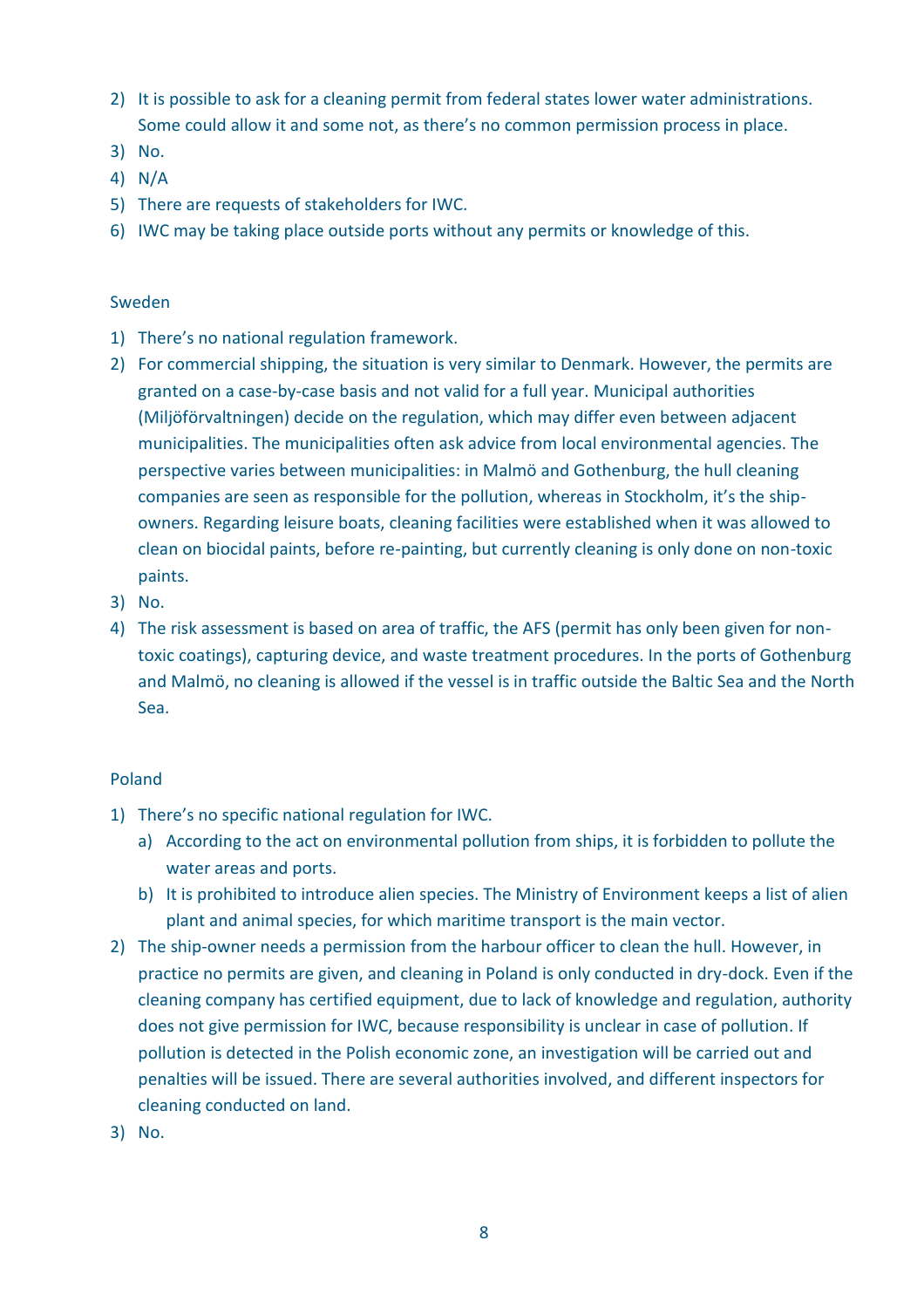#### Other BSR countries

Representatives from Estonia, Latvia, Lithuania and Russia were not present during the workshop. Information was gathered by the knowledge of participants present.

#### Estonia, Latvia and Lithuania

There's IWC taking place in these countries. The situation is largely similar to Finland, i.e. you need to inform the port about any diving operations and pursue a permit for diving operations in the port. There is no particular permit necessary for hull cleaning activities.

#### Russia

It is known that IWC is taking place and that some companies got permits to carry out diving operations. However, the situation with respect to approval granting processes for IWC activities are not known.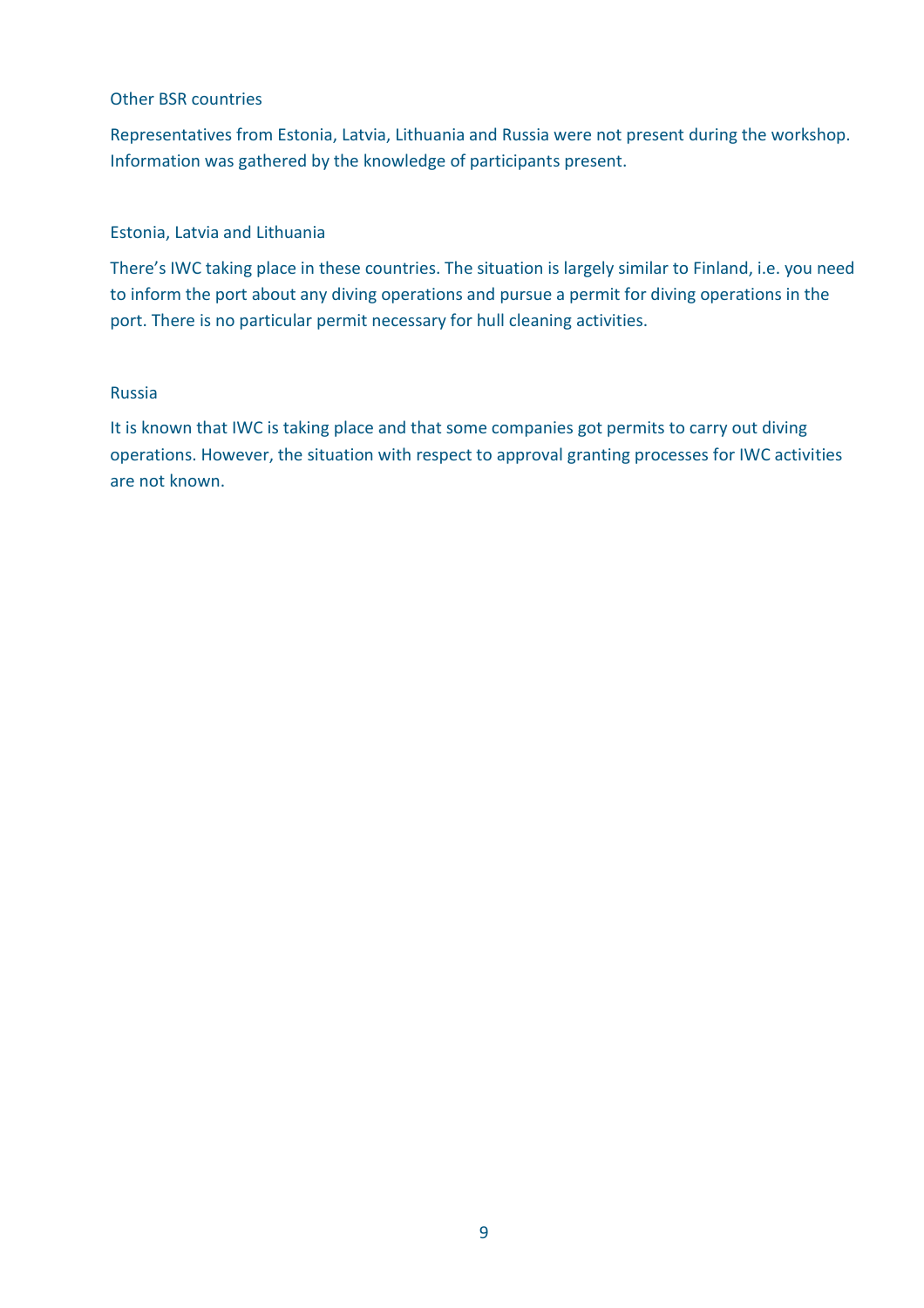Table1: Summary of various aspects concerning IWC of commercial ships in Baltic Sea countries

| <b>Commercial ships</b> |                                                 | <b>Denmark</b>                                                         | <b>Finland</b>                                                                                                                                | <b>Germany</b>                                                | <b>Poland</b>                                                 | <b>Sweden</b>                                                      |
|-------------------------|-------------------------------------------------|------------------------------------------------------------------------|-----------------------------------------------------------------------------------------------------------------------------------------------|---------------------------------------------------------------|---------------------------------------------------------------|--------------------------------------------------------------------|
| 1.                      | <b>National</b><br>regulation                   | No, but a<br>procedure<br>according to the<br>guidelines               | <b>No</b>                                                                                                                                     | <b>Water Act</b>                                              | <b>No</b>                                                     | <b>No</b>                                                          |
| 2.                      | <b>Administrations</b><br>involved              | Ports and<br>municipalities                                            | <b>Regional State</b><br>Administrative<br>Agencies and<br>Centres for<br>Economic<br>Development,<br><b>Transport and</b><br>the Environment | Lower water<br>authorities                                    | <b>Harbor</b><br>officers                                     | Municipal<br>authorities and<br>local<br>environmental<br>agencies |
| 3.                      | <b>List of cleaning</b><br>facilities available | <b>Yes</b>                                                             | <b>No</b>                                                                                                                                     | <b>No</b>                                                     | <b>No</b>                                                     | <b>No</b>                                                          |
| 4.                      | <b>Approval process</b><br>for permission       | <b>Yearly license</b><br>requirements;<br>risk assessment<br>procedure | Only for diving<br>work safety                                                                                                                | Yes, but<br>practically<br>no issuing of<br>permits so<br>far | Yes, but<br>practically<br>no issuing<br>of permits<br>so far | Case by case,<br>permits only for<br>biocide-free AFS              |
| 5.                      | <b>Requests for</b><br>permits                  | Yes                                                                    | Yes, permits for<br>diving work<br>safety                                                                                                     | Yes                                                           |                                                               | Yes                                                                |
| 6.                      | <b>Cleaning possible</b><br>without permits     | Yes, in the<br>anchorage area                                          | Yes                                                                                                                                           | <b>No</b>                                                     | <b>No</b>                                                     | Yes                                                                |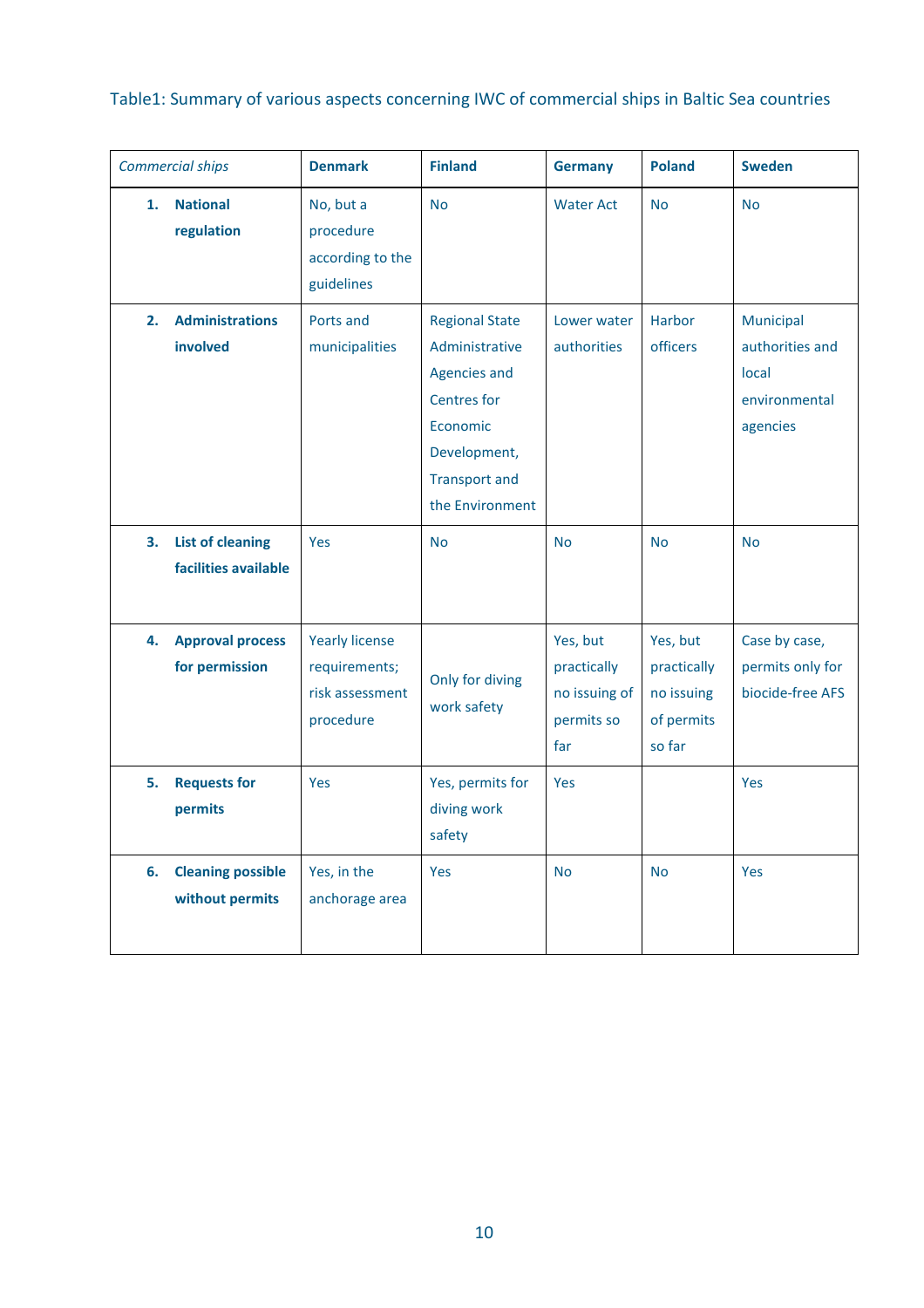### Table2: Summary of aspects regarding IWC of leisure boats in Baltic Sea countries

| Leisure boats                                                  | <b>Denmark</b>                                                            | <b>Finland</b>                                                                                                                                          | <b>Germany</b>                                                | <b>Poland</b>                                              | <b>Sweden</b>                                                      |
|----------------------------------------------------------------|---------------------------------------------------------------------------|---------------------------------------------------------------------------------------------------------------------------------------------------------|---------------------------------------------------------------|------------------------------------------------------------|--------------------------------------------------------------------|
| <b>National</b><br>1.<br>regulation                            | No, but a<br>procedure<br>according to<br><b>IMO Guidance</b>             | <b>No</b>                                                                                                                                               | <b>Water Act</b>                                              | <b>No</b>                                                  | <b>No</b>                                                          |
| <b>Administrations</b><br>2.<br>involved                       | <b>Marinas and</b><br>municipalities                                      | <b>Regional State</b><br>Administrative<br><b>Agencies and</b><br>Centres for<br>Economic<br>Development,<br><b>Transport and</b><br>the<br>Environment | Lower water<br>authorities                                    | Harbor<br>officer                                          | Municipal<br>authorities<br>and local<br>environmental<br>agencies |
| <b>List of cleaning</b><br>3.<br>facilities<br>available       | Yes                                                                       | <b>No</b>                                                                                                                                               | <b>No</b>                                                     | <b>No</b>                                                  | Yes                                                                |
| <b>Approval</b><br>4.<br>process for<br>permission             | <b>Yearly license</b><br>requirements;<br>risk<br>assessment<br>procedure | Only for diving<br>work safety                                                                                                                          | Yes, but<br>practically no<br>issuing of the<br>permit so far | Yes, but<br>practically no<br>issuing of<br>permits so far | Case by case,<br>permits only<br>for biocide-<br>free AFS          |
| <b>Requests for</b><br>5.<br>permits                           | Yes                                                                       | Yes, permits<br>for diving<br>work safety                                                                                                               | <b>No</b>                                                     |                                                            | Yes                                                                |
| <b>Cleaning</b><br>6.<br>possible<br>without<br>permits?<br>7. | Yes, in the<br>anchorage<br>area                                          | Yes                                                                                                                                                     | <b>No</b>                                                     | <b>No</b>                                                  | Yes                                                                |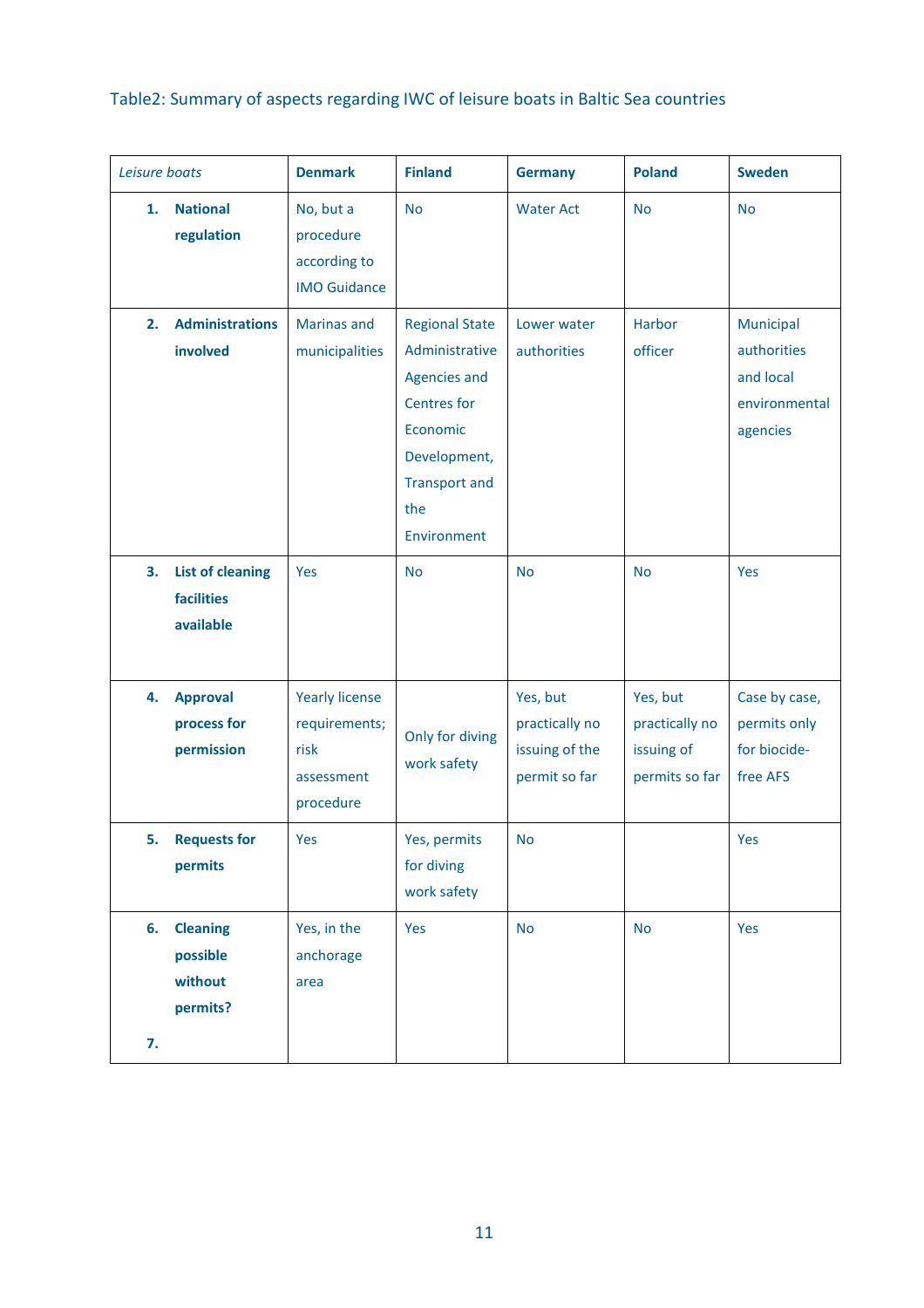#### **Further issues which have been discussed by the WS participants**

#### *Handling of biofouling waste*

Handling of biofouling waste from hull cleaning is currently not addressed by the IMO Biofouling Guidelines. In some countries it is considered food waste and may be used e.g. in biogas production, whereas in others it is considered hazardous waste as it may contain e.g. heavy metals and microplastics. In Finland, biofouling waste is not separately regulated, and the cleaning company takes care of the waste in co-operation with waste companies. In UK, the Port of Southampton has given approval to two companies to conduct IWC and handle related waste. Also, in New Zealand, Australia, Dubai and Mauritius, there's a similar process in place. However, in New Zealand, there's regulation regarding the biofouling waste, but no facilities for its disposal.

#### *The role of ports in IWC*

The role of ports varies between ship types and countries. Some vessels, e.g. tankers, spend relatively little time in the port and more at anchorage, and are unlikely to conduct cleaning inside the port area. In the Nordic countries, ports operate as companies on commercial terms and may be unwilling to set restrictions to their customers. Ports also strongly compete with each other for calls. In Germany, there are two port bodies: the statutory port authority who gives the permits, and the commercial port operator. In the Netherlands, all ports operate under one authority, whereas in Belgium, the port itself is an authority but still competes commercially with other ports.

#### *Cleaning on biocide containing AFS*

For biocidal AFS, a so-called leaching rate is calculated. This rate determines the concentration of the biocide released per period from the AFS. Cleaning on biocidal paint leads to an immediate release of biocides and is considered as an unintended use of the biocide product. However, the risk assessment of the biocide product is conducted only before its introduction to the market and the effect of potential cleaning activities is not included in the process of the the approval of the biocide product. Thus, the risk of IWC should be approved separately with its own risk assessment. For example, in New Zealand, the biocides that come off in cleaning are included in the risk assessment calculation (e.g. in this area we can have x number of cleaning events per year). Quantification of the leakage during cleaning is a clear knowledge gap and is in part being filled within the COMPLETE project in WP 4.3. The amount of leakage depends on the type of cleaning (e.g. water jets or brushes), and the AFS. Also important to know is the impact of cleaning on the effectiveness of the paint: does it reduce its lifetime by 5 days or 5 months? The answer is paintspecific. Cleaning of biocidal AFS is generally not promoted by the WS participants due to the above mentioned environmental impact. As the Baltic Sea has been designated a Particularly Sensitive Sea Area (PSSA) by IMO in 2005, the possibility to prohibit cleaning on biocidal AFS could be considered and discussed e.g. in the HELCOM expert network on hazardous substances.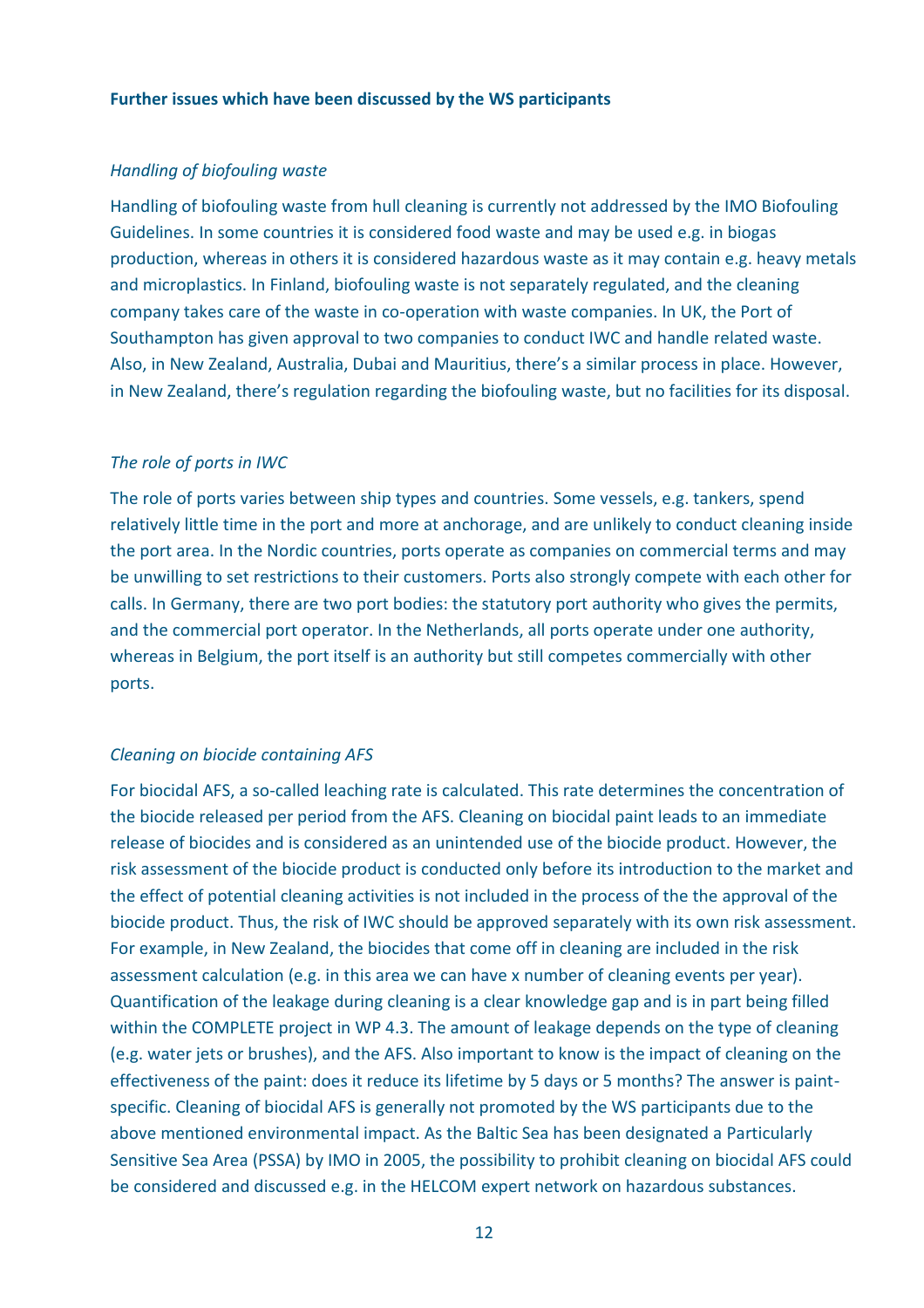### <span id="page-14-0"></span>**6.2. In-water cleaning in the Baltic Sea -overview and perspective**

Pro-active and re-active hull cleaning in the Baltic Sea is a common practice in commercial shipping. Most cleaning activities are performed re-actively on failing AFS. Pro-active cleaning on non-toxic, durable coatings is performed on ferries. In re-active cleaning, the rate of fouling is checked by underwater surveys or indicated by increased fuel consumption. Proactive cleaning is also called grooming, meaning removing biofilm at an early stage of fouling. The fouling season is very short in the northern Baltic Sea. Ice scratches off both fouling and paint, and hence iceclassified hard coating is used on vessels which sail in ice conditions.

Most AFS need the vessel moving often and fast enough for the AFS to be working efficiently. To be able to select the suitable AFS, the operational profile of the vessel (speed, days at sea, days at harbour, surface speed) needs to be known. However, operation rarely stays the same for 5 years, i.e. until the next dry docking. Operational profile might change and thus, AFS loses its performance and effectivity. Under these circumstances, the hull needs to be cleaned.

Unfortunately, most AFS are not designed for IWC. Cleaning on self-polishing copolymer (SPCs) or controlled depletion polymers (CDPs) removes upper paint layers, leading to spontaneous release of biocides and other paint compounds, e.g. microplastics. Biocidal AFS typically contain a matrix or polymeric binder (20-30 %), core biocides (15-40 %), co- or booster biocides (4-5 %), erosion additives like zinc oxide (5-15 %), pigments (3-4 %), plasticizers (2-5 %), catalysts (0.5-2 %) and solvents (15-20 %). Cleaning can be considered as unintended use of the AFS and is inconsistent with the conditions within the risk assessment conducted according to MAMPEC, the chemical fate model to predict environmental concentrations of antifoulants in harbours and estuaries. In the US, cleaning on antifouling paints is allowed if it doesn't result in visible plumes in the water. If a visible plume is detected, the cleaning should be stopped, but this is not monitored. Some macrofouling communities may be very difficult to be removed, and hence some cleaning companies may use sharp blades in addition to brushes and water jets which leads to even higher input and damage of AFS.

There are several alternatives for biocide containing AFS. Regarding silicon coatings, the challenge is to develop a coating soft enough to reduce the rate of attachment of organisms but hard enough to endure service life of 5 years. Some companies claim they provide hard coatings that need to be applied only once in a ship's lifetime. However, these are still in a testing phase, as more than 100 test batches are needed before entering the market. The advantage of nonbiocidal hard coatings is that there are no conflicts with any regulation around the world, e.g. of ports or application at dock as long as they are free from biofouling. For some ports e.g. in New Zealand, Australia and California, the ship needs to declare what kind of AFS they have before entering the ports.

Fouling does not occur equally all around the hull, which means that different antifouling techniques need to be used on plain surfaces of the hull and in niche areas such as e.g. sea chest, bow thruster and stabilizers. An underwater survey is always conducted before IWC commences. Niches are often not accessible for cleaning. Diving companies have proposed to mark and log the size of all securing bolts, count and log all drain holes, including their size, and providing access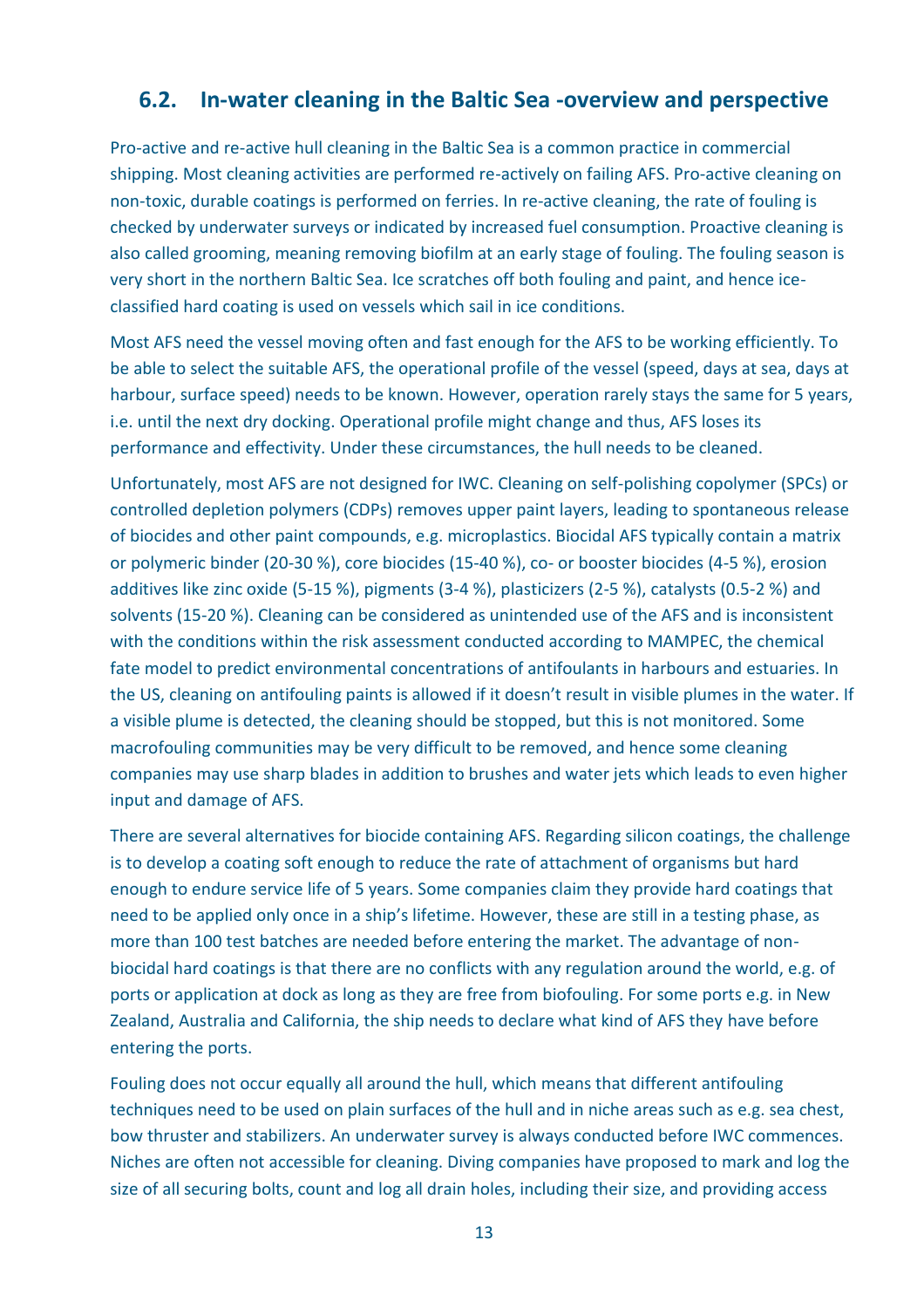points into thruster gratings, allowing divers to access the tunnel. Ship engineers should be involved in addressing these issues through ship design.

IWC of leisure boats is becoming more and more popular as well as economically feasible in Sweden, with approx. 30 cleaning stations of two service providers. Boat owners can book the cleaning via an app, and the cleaning only takes between 10 and 15 minutes. The typical cost for cleaning a 10 m boat with no heavy fouling is approx. EUR 20. There should be a system for collecting the waste at each station. Some cleaning stations for leisure boats are also present in southern Finland. A hard coating on a leisure boat may be used for 5-6 years instead of yearly repainting with biocidal paint.

In Finland, Germany and northern Sweden, boats are taken out of the water every winter and the cleaning is mainly done in the marinas on land.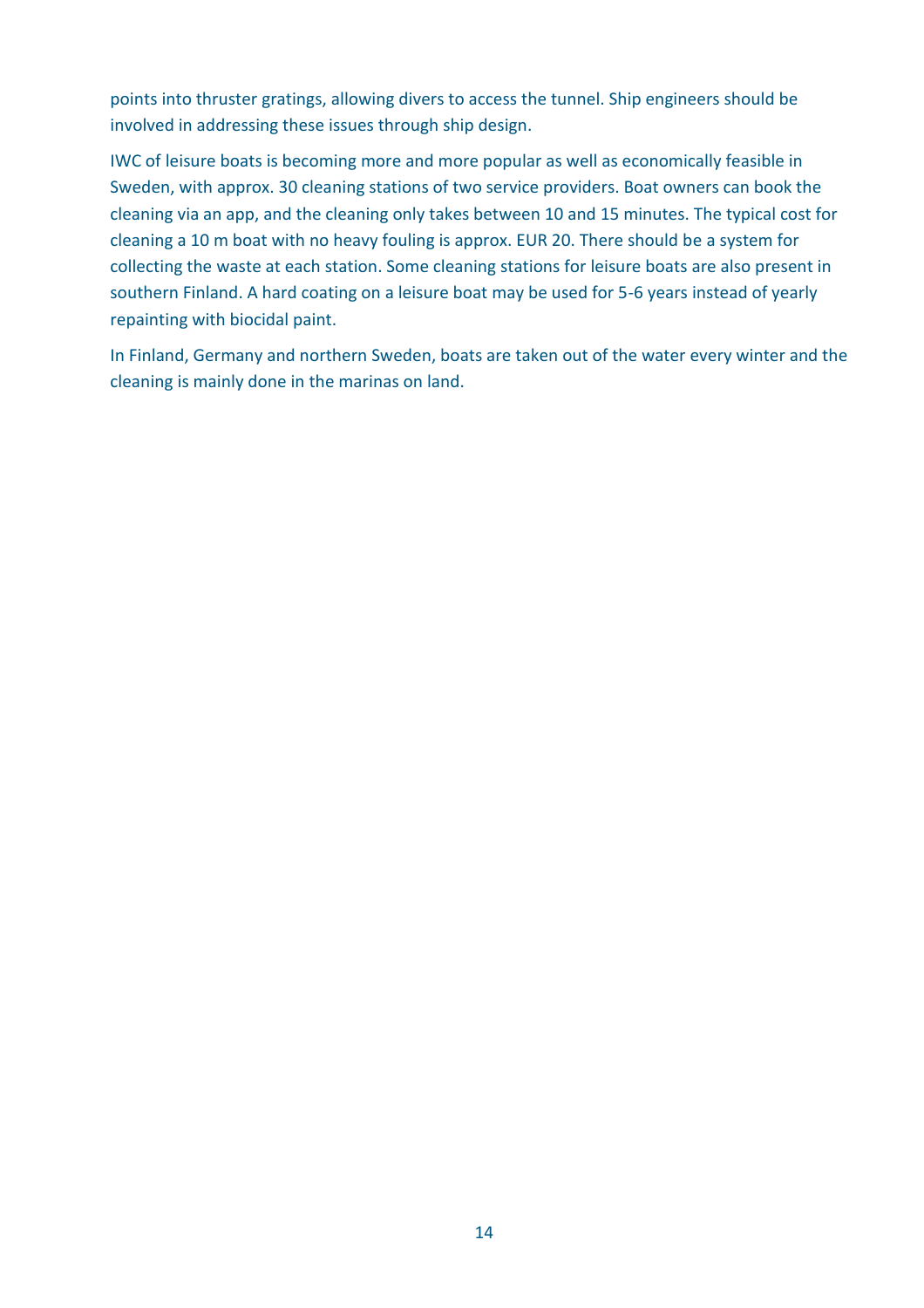## <span id="page-16-0"></span>**7. WHAT ARE THE GAPS AND NEEDS FOR ACTION?**

Discussion between authorities is needed for harmonization of regulation, permission and practices of IWC in the BSR. The issues to be discussed include:

- environmental risk assessment as basis for granting permissions for IWC;
- different cleaning approaches (pro-active vs. re-active);
- cleaning on antifouling paints vs. on non-toxic durable coatings;
- used tools and cleaning devices (rotating brushes, hydro jets);
- collection of removed fouling;
- filtration/flocculation of particles, organisms and dissolved substances.

Several actors (BIMCO, NACE, IMarEST, DNVGL, and ports) have developed or are in the process of developing their own standards for biofouling management, including IWC, and there's clear need for exchange of knowledge and experience, discussion, and finally harmonization.

The WS participants were invited to give their perspectives on knowledge gaps and needs for action. In discussion groups the following set of guiding questions has been addressed:

- *1) Do you think that there is a need for regulation of biofouling management?*
- *2) Where are the knowledge gaps? (e.g. methods, technologies, risk estimation, regulation process, practical implementation, demand, costs)*
- *3) Do you think regional harmonization should be approached?*
- *4) What are the needs for action? From the authority's, the cleaning company's, the ship/boat owner's perspective? (e.g. authority: suggestions for stakeholders based on good practice in the BSR, development of risk assessment tool/decision support tool, shared database on cleaning technologies/companies…)*

#### **Outcome of the discussion group on commercial shipping**

Examples form countries like Australia and New Zealand showed that regulation could enhance the implementation of effective and sustainable biofouling management. Especially the need for cleaning of niche areas must be regulated as this is not an economic issue for the ship-owners. With regard to biofouling management, the IMO is the body for regulations with regard to ships in international waters (e.g. the IMO Ballast Water Management Convention), but not regarding national responsibilities, e.g. ports and marinas. Moreover, IMO does not regulate anything as such, but they bring up conventions, which countries might ratify and implement. Regarding biofouling management, the IMO Guidelines are not sufficient as such. Ship-owners mainly follow the Guidelines when it's mandatory to do so, e.g. in Australia. For the implementation of the Biofouling Guidelines, harmonization at the Baltic Sea Region level should be approached. For that purpose, defined standard procedures and instructions ("do it like this and collect the material as well as you can") and respective technology are basic requirements for a successful implementation.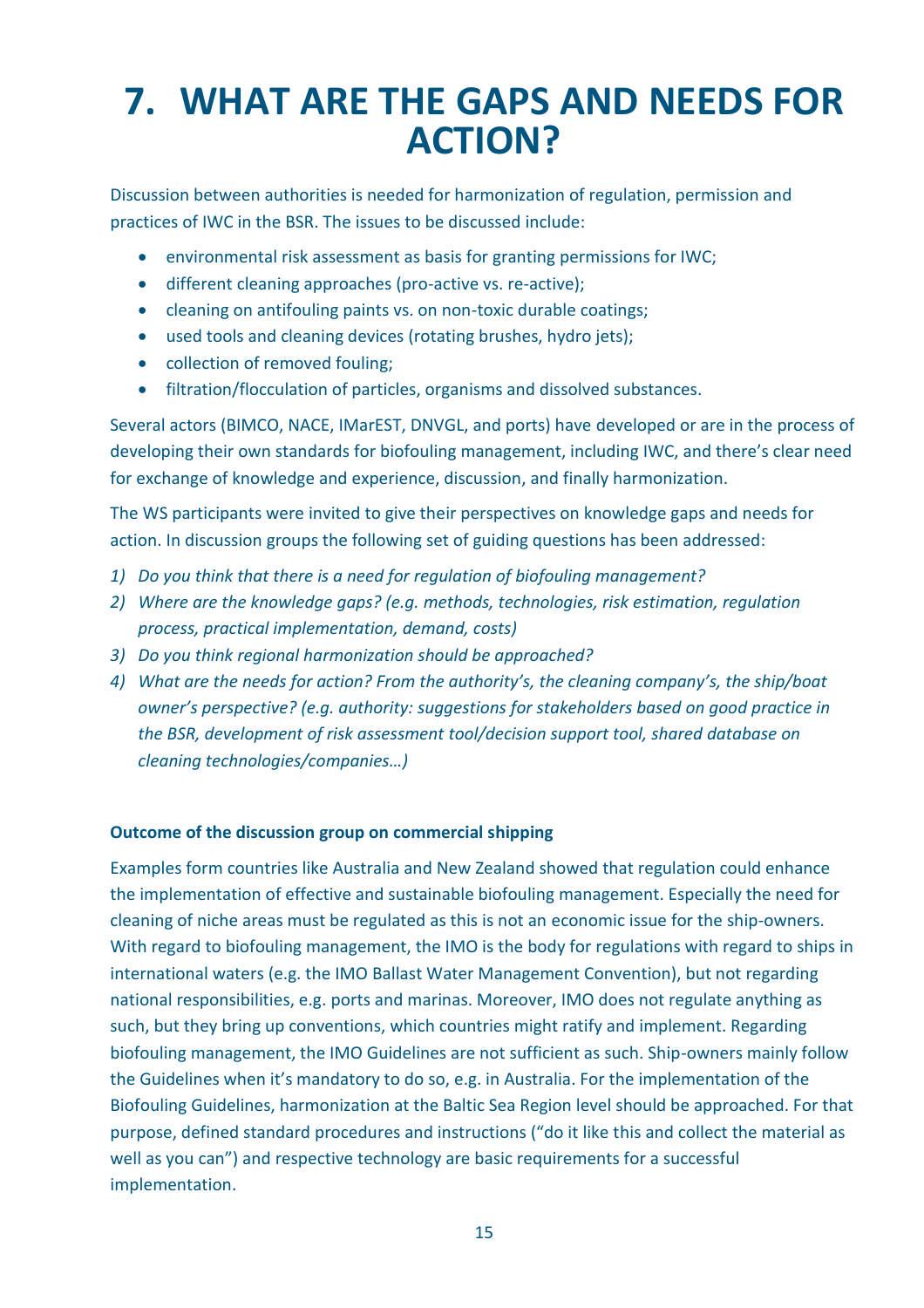In the BSR, some ports just deny all IWC due to lack of knowledge. Moreover, port authorities are not always able to control everything due to lack of competent personnel. The knowledge gaps are related to capture systems, filtering, waste treatment and disposal, type of coating which might be cleaned without negative impact on the paint itself and the environment, performance of hard non-biocidal coatings, and the use of new systems to prevent fouling (e.g. ultrasonic), especially for niche areas.

Regional harmonization should be approached. However, the same standards may not work everywhere. Even in the Baltic Sea, environmental conditions, which are essential for the type and amount of biofouling which can develop, vary considerably. Therefore, regulation/risk assessment should focus on the most important basic requirements and have to leave enough room for locally tailored implementation. In that context, certification of technology, methods, and cleaning providers could be considered.

Awareness needs to be raised on various aspects of biofouling management including the fact that biocidal coatings do not work under specific circumstances like slow steaming and long resting periods. In these cases, cleaned might be necessary even though the AFS are not developed to be cleaned. Thus, other AFS might be better for both, the environment and, in terms of costs, for the ship-owner. Cost-effectiveness analyses are needed to support ship-owners in choosing the best available technology considering all aspects mentioned above. Therefore, surveys and assessments of available technologies and practices are needed. There's a class approval for companies doing underwater survey before cleaning, and a similar approval could be required after cleaning, as the ship-owners want to see images / videos after cleaning. If a global biofouling convention would be developed, enforcement would be necessary. In general, the commitment of all parties is of utmost importance: ship-owners, different authorities, ports, cleaning companies, AFS manufacturers, shipyards, and ship designers.

#### **Outcome of the discussion group on leisure boating**

Implementation of effective and sustainable biofouling management could be improved by introduction of rules, procedures and pragmatic advice regarding best practice. A common harmonized interpretation and implementation of the IMO Biofouling Guidance is needed, taking into account that conditions vary a lot within the HELCOM/OSPAR regions. There could be certificates for both, sustainable cleaning and coatings. Attention should also be paid to waste management. There are big differences in the awareness level between the countries in the region. Package and instruction leaflets of AFS should show the areas where they can be used without overdosing of the containing biocides. In addition, areas where copper concentration is already high could be marked to avoid additional copper in case of low fouling pressure (e.g. freshwater, low salinity waters). This information is available from the results of the BONUS CHANGE project and will also be included in the COMPLETE Best Practice Guide. The HELCOM recommendation on AFS should be followed. The BSR might serve as a demonstration area for innovation with respect to the implementation of the IMO Biofouling Guidance especially concerning the use of alternative coatings without biocides and certified cleaning facilities.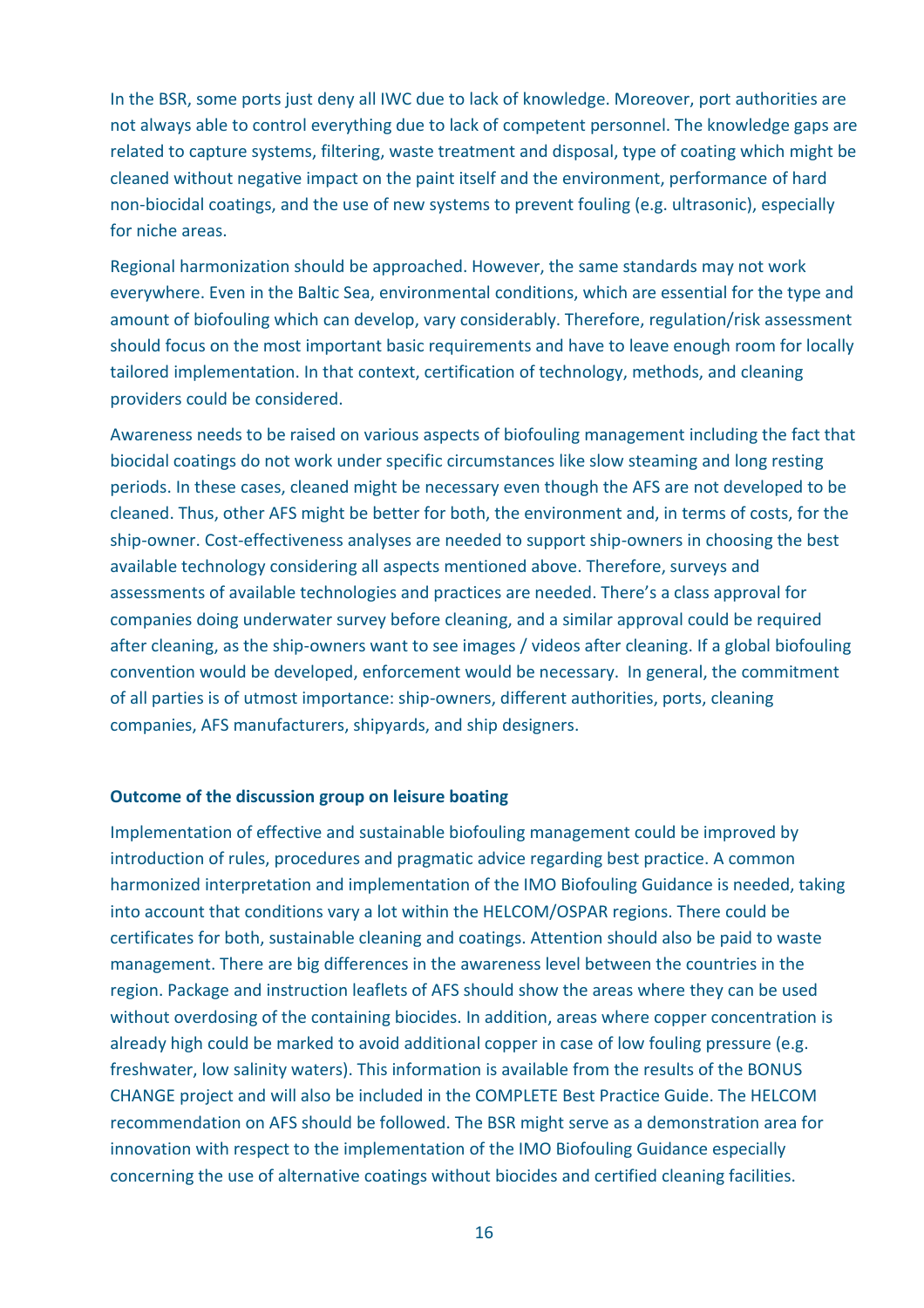The TBT regulation started first with the smallest boats. The same could be accomplished locally or regionally (through HELCOM) with other biocidal paints without major economic impact. Shipping should be regulated internationally but boating can be regulated locally/regionally. But it has to be considered that biofouling management others than use of biocides has to be implemented in order to avoid fouling.

The removed fouling needs to be captured, but this is in practice not always the case, especially for leisure boats. For example, a mobile cleaning system with rotating brushes for small motorboats does not allow collection of material. Before any filtering can be conducted, there must be the ability to collect the removed material. The size of the fouling organisms varies between ca. 8  $\mu$ m (spores of algae) and 200  $\mu$ m (barnacles). New Zealand has set a limit of 12.5 µm filtration. DG Diving, operating in the Baltic Sea also on commercial ships has the ability to filter down to 8 µm by several filtration sequences.

### <span id="page-18-0"></span>**8. TOWARDS HARMONIZED STANDARDS FOR IN-WATER CLEANING**

The Baltic and International Maritime Council (BIMCO) currently develops an IWC standard for commercial shipping. There is a need for alternative solutions such as hull cleaning to increase the efficiency, reduce GHG emissions, and avoid species introductions in shipping. Solutions include cleaning either during dry-docking or in-water, innovation in the form of new paint types or alternative AFS, and better design of ships, especially niche areas. Dry-docking is very costly compared to IWC. However, some ports are prohibiting IWC under their jurisdiction due to the release of biofouling and anti-fouling paint biocides and coatings and associated risks of accumulation of harmful substances and invasive non-native species. An IWC standard is needed because biofouling management cannot work without IWC. The perspective of BIMCO is that the standard needs to be globally applicable, a cleaning company should only be approved once, and demands should be the similar everywhere. The focus should be on better co-operation between paint manufacturers, cleaning companies and ship-owners to improve fuel consumption, reduce pollution and GHG emissions, and reduce the risk of spreading invasive non-native species.

BIMCO co-operates with ship-owners, hull cleaners, ports and paint manufacturers. The standard should ensure good quality cleaning, fulfilling a set of specifications providing that the environmental impact of the process is controlled, the coating performance is not impaired, and the cleaning process is planned, safe and effective. BIMCO will develop guidelines to plan and document the IWC. In addition, ship documentation on coating history, including dry-docking schedule and paint jobs, a logbook for inspections, pictures/videos on the specification and verification of result will be addressed. The standard will include a description of how and what to measure before and after cleaning, guidance on hull performance and service life of coatings, including procedures for the use of systems, guidance on handling of collected materials and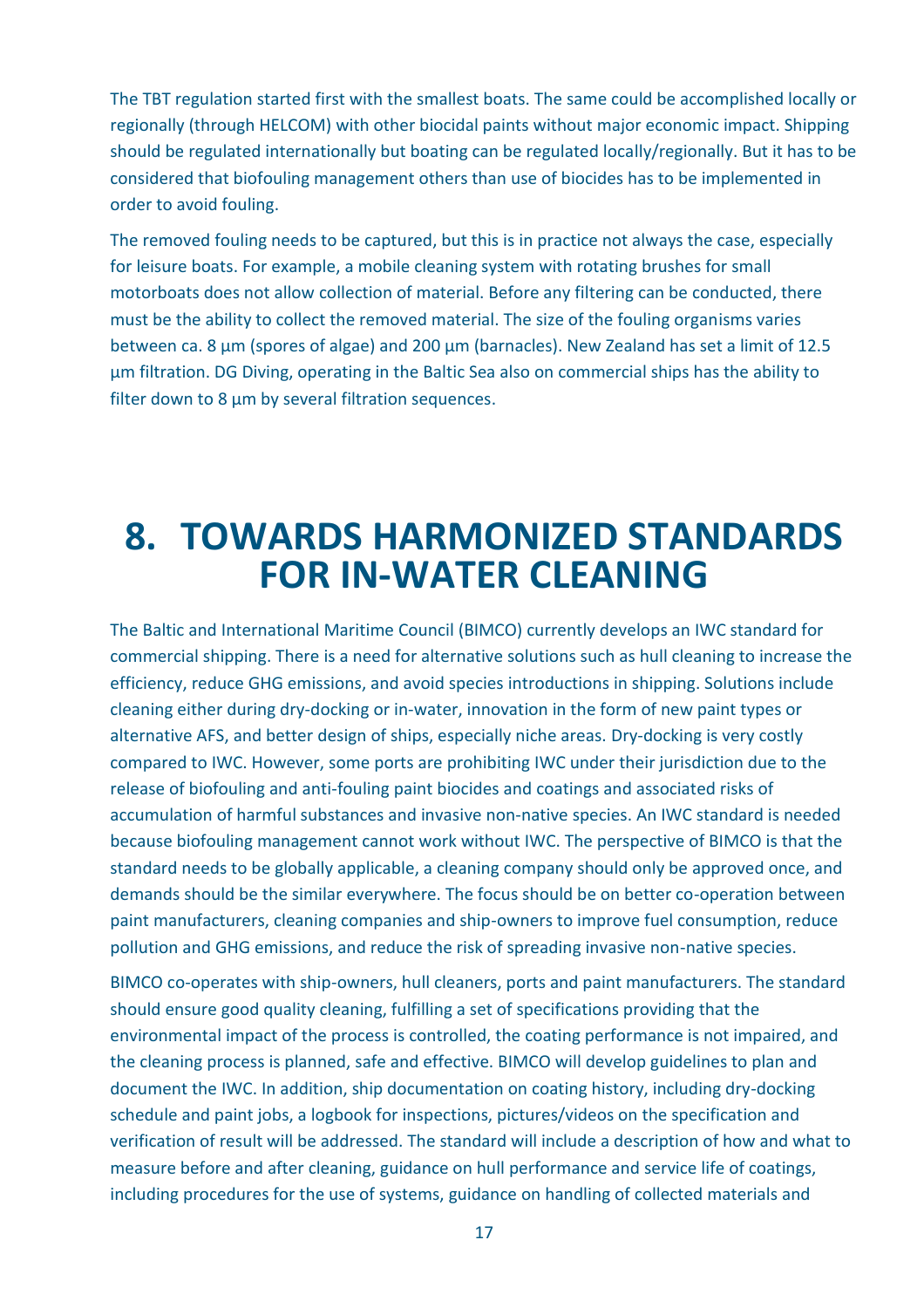seawater discharge, its collection, filtering and/or treatment and handling, as well as an approval process of cleaning suppliers, including efficacy testing of the systems.

There are some significant challenges: How to determine threshold values that can be accepted globally? Niche areas are very hard to clean, and innovation may be needed. In addition, more states are planning national legislation.

### <span id="page-19-0"></span>**9. EXAMPLES OF GOOD PRACTICE OF BIOFOULING MANAGEMENT**

The shipping company Wallenius Wilhelmsen sailing mainly in the North Atlantic, implemented a sophisticated Biofouling Management Policy (BMP). Wallenius Wilhelmsen is working together with AFS manufacturers, aiming at the application of hard coatings without biocides in combination with cleaning for their fleet.

The ship-specific Biofouling Management Plan (BFMP), according to IMO Guidelines, is kept on board each vessel. Underwater inspections are carried out in minimum 3 times per year, and these include niches areas and vertical inspections. The inspections are documented with a report and video. Fouling intensity of each vessel is scored by using the "Fouling Factor Scale". If there's evidence of biofouling, the hull is cleaned in the first available port, followed by frequent monitoring and automatic addition to early docking scheme in order to renew the coating, in case cleaning damages the performance of the coating. There's also regular propeller polishing with minimum intervals of 6 months. Niche areas are inspected at least 3 times per year. These include rudder, rudderstock and hinge, propeller and shaft, rope guards, sea chest(s), bilge keel, stern/bow thruster, bulbous bow, chine lines, echo sounders and velocity probes, cathodic protection anodes, sea inlet pipes and overboard discharge outlets. If fouling is detected in any of these niches, they are cleaned.

They have a preferred provider of cleaning services which has a very high cleaning standard and captures 97 % of the removed material. It also utilise flocculation in order to capture parts of the dissolved copper and zinc. Time needed for cleaning is 10-11 hours per ship, costs are very high.

There were also other examples for best management practices for IWC presented at the meeting.

**The cornerstones of good management are i) a pro-active strategy, ii) selection of the suitable coating, iii) application of suitable cleaning tools, and iv) proper capture, filtration and deposition of the removed material.** 

Biofouling management aims at the reduction of skin/hull friction, reduction of gaseous emissions by fuel savings, reduction of the input of microplastics and harmful substances, and prevention of introduction and spread of fouling organisms. When conducting cleaning before leaving, the ship will sail with a smooth hull, and no organisms will be transported. However, this approach is quite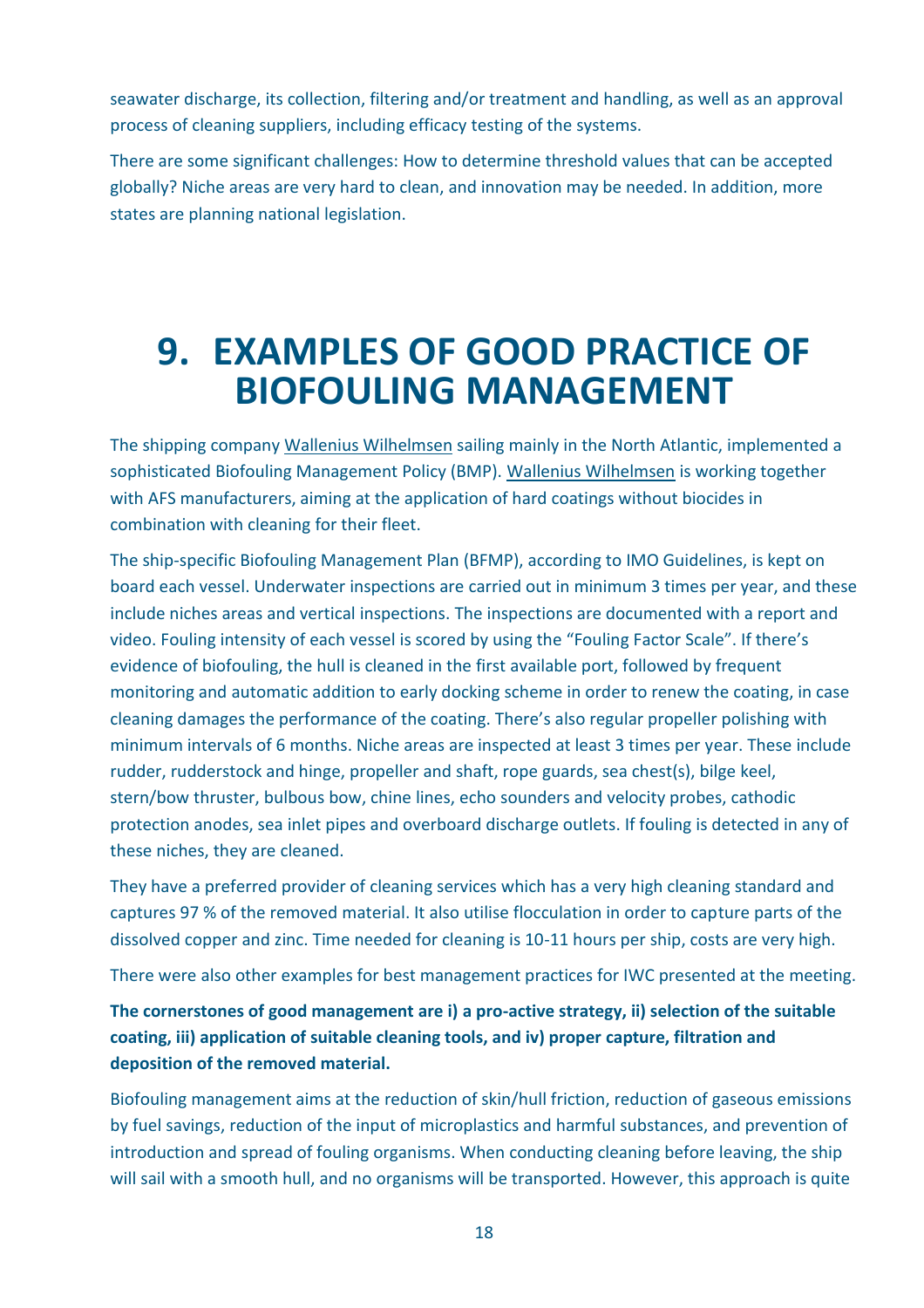expensive. The approach of "Grooming" means early cleaning at a biofilm stage. But even in that stage, invasive species can be present. Performance systems should be used to monitor the skin friction, and regular in-water surveys should be conducted, at least before each transcontinental cruise.

Regarding selection of the suitable coating, hard, durable non-toxic coatings & pure fibreglass enforced epoxies need to be cleaned very often. With epoxy-silicone hybrids, the cleaning interval is significantly longer. Cleaning tool options include soft rotating brushes, hydro jetting and rubber lips. The biofilm and debris should be captured, with a separate collection and filtration unit on a barge or at berth.

The volume of water to be filtrated is huge. The possibility to combine the filtration with the ballast water management system of the vessel was discussed. Effluent concentrations of biocides and amount of living organisms must not exceed (quality) standards. Some cleaning companies can fulfil the requirements when the coating is suitable for cleaning and cleaning is conducted at an early stage. In the EU, copper concentration thresholds have been set only for the sediment and not for water. Copper is not an indicator in the EU-MSFD and hence there's no monitoring of copper implemented. In the US, the allowed limits vary between ports. A worldwide threshold is probably not possible to agree on.

To provide the workshop participants with information on the current techniques applied for IWC, a cleaning company presented practical examples of their hull cleaning services. The company is focused on underwater maintenance, repair and inspection activities for the shipping industry. They operate portable hull cleaning devices. A 200 m vessel takes ca. 6 hours to clean with one diver at a time. Their cleaning capacity is ca. 600 m2 / hour. The hull cleaning device includes a collecting feature and is equipped with a water filtration system. The machine is capable to clean both, flat and curved areas. There are a variety of tailor-made brushes for different coatings, to efficiently clean the underwater hull without damaging the paint surface (approved by paint manufacturers). The machine collects the cleaning waste, guiding it to filtration. The equipment meets the environmental requirements of the Swedish authorities (in Malmö and Gothenburg) and is following the IMO Guidelines.

#### **What would be good/best practice in the Baltic Sea Region?**

In order to get closer to the definition of "best practice" for biofouling management in the Baltic Sea, the discussion groups were posed the following questions:

- *1) Which AFS/coatings can be recommended for in-water cleaning in the BSR?*
- *2) Which minimum requirements for cleaning technologies must be fulfilled?*
- *3) What about incentives for e.g. proactive cleaning?*
- *4) What should be included in a risk assessment (type of coating/AFS, operational profile, cleaning technology/techniques available, biofouling level, cleaning location (harbour, marina, off the coast), ship/boat type, collection and treatment of waste…)*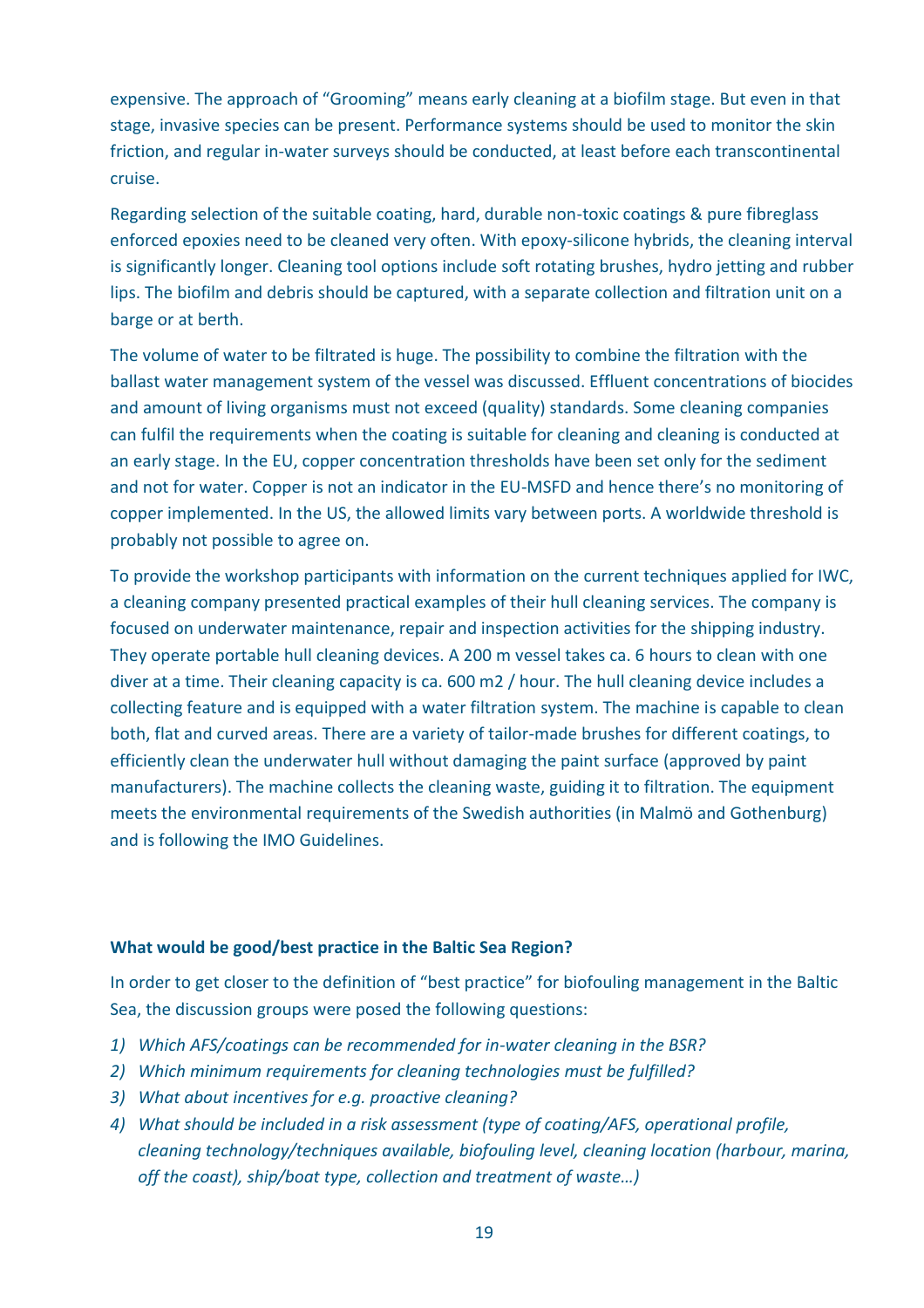#### **Outcome of the discussion group on commercial shipping**

- 1) Durable (hard) non-biocide coatings (epoxy-silicon hybrids, silicon chemically bound), Silicon coatings (soft, rubber-like). They are not suitable for drifting ice conditions of the northern Baltic Sea, as the coating will be destroyed.
- 2) The most important requirements are capture of the removed biofouling and filtration. There are a lot of different substances in antifouling coatings that may not be biocides, but still should not be discharged in the water. The choice of the cleaning technique should be appropriate for the coating type and fouling level.
- 3) There may no other incentives besides fuel savings required. Additional suggestions by the participants were: A "green supply chain" especially for consumer goods could also consider biofouling management. In this model, cargo owners pay more for transports but can charge a higher price for their goods. Sensitive areas could only be visited by clean-hulled vessels and certain AFS. This applies mainly to cruise ships, and perhaps is not relevant / feasible in the Baltic Sea.
- 4) The factors listed in the question should be included. Each vessel should have a certified biofouling management plan, which separates the hull and niche areas. Marine Growth Prevention (MGPS) methods for the niches should be included. The risk assessment should also include safety regulation of the diving work, e.g. no propeller or sonar activity or discharges when divers are active, and take into account the requirements of the International Ship and Port Facility Security Code (ISPS).

#### **Outcome of the discussion on leisure boating**

- 1) Only hard coatings should be recommended for cleaning. If the coating is soft, only soft cleaning should be applied.
- 2) The cleaning should be safe for environment and cost-efficient. Capture should be done with sufficient capture rate as well as waste management. There should be certificates for the cleaning technology. The cleaning of boats could operate similarly as a car wash, where all the water is treated and not put directly back to the sea. This would require infrastructure and facilities.
- 3) Boat owners should demand cleaning facilities in the marinas, which would be an incentive for the marina owner to provide cleaning services.
- 4) The cleaning technology / company should be certified. If no cleaning is conducted on biocidal paint, no risk assessment will be required concerning contaminants.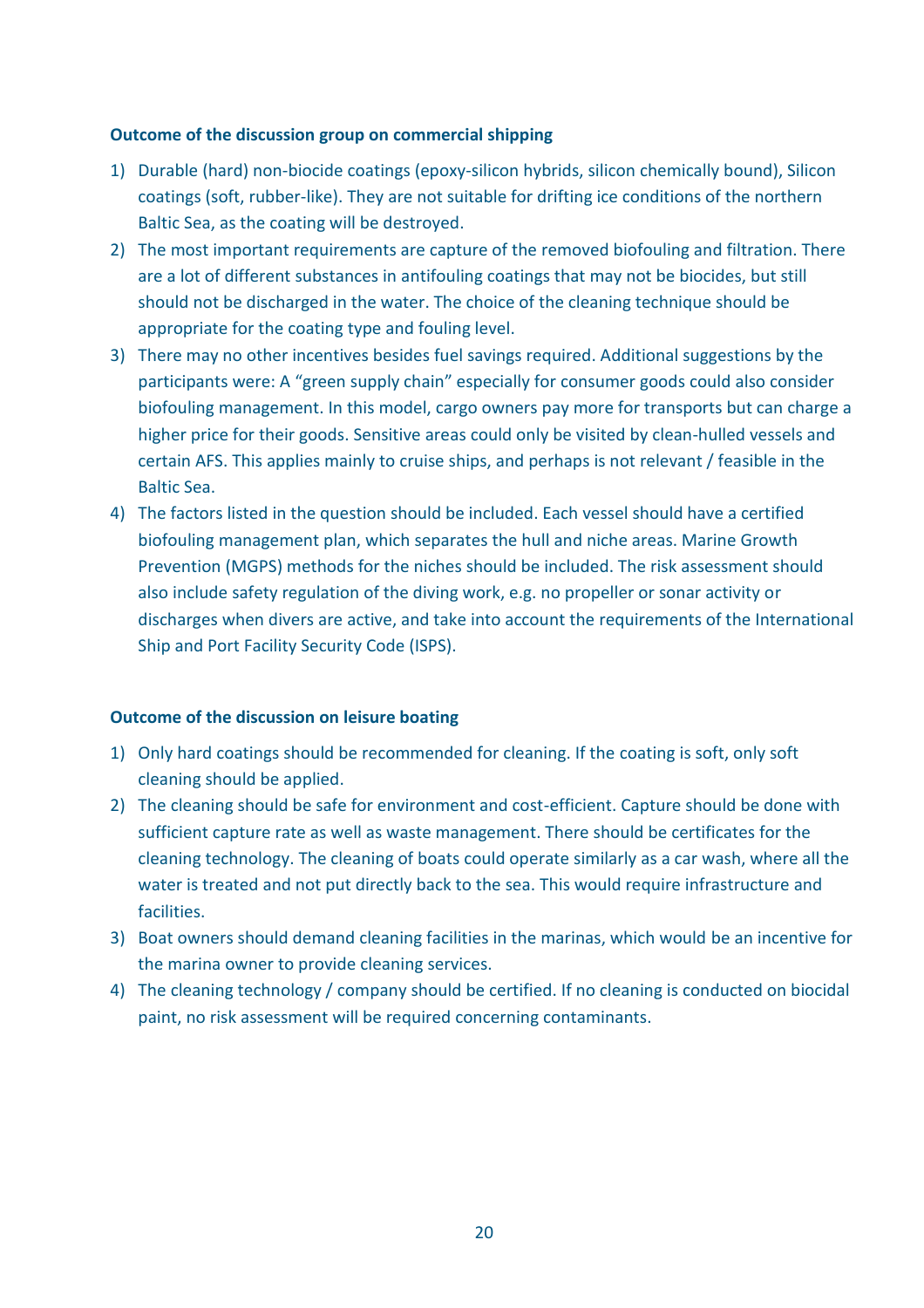# <span id="page-22-0"></span>**10.FUTURE NEEDS AND SUGGESTIONS**

The workshop ended with drafting some take-home messages. A consensus was reached on the need for regional harmonization of IWC. For that purpose, standards are required: for commercial shipping, harmonisation should be international (through IMO) or interregional (i.e. HELCOM-OSPAR), whereas for leisure boating, a regional approach could be feasible. A holistic assessment, taking into account invasive species, biocides, GHG emissions, waste management and economic aspects, should be conducted. Currently, there are significant knowledge gaps regarding the effectivity of capture systems and filtration, waste management, the performance of coatings enduring cleaning, and new antifouling technologies, which need to be filled. Moreover, the existing regulations and standards need to be surveyed and utilized as basis, certificates for cleaning and coatings need to be developed, and awareness needs to be raised, leading into commitment of different stakeholders.

The outcomes of the workshop will be an essential part of the biofouling management roadmap for the Baltic Sea Region to be developed within the COMPLETE project. The roadmap will be oriented on the content of the IMO Biofouling Guidelines. Aim is to give feedback to IMO regarding the Guideline within its evaluation period. COMPLETE will keep its stakeholders informed and involved.

## **REFERENCES**

<span id="page-22-1"></span>Frouin-Mouy et al., 2011. Toxicology of organotins in marine organisms: A review. In: Organometallic Compounds, Ed.: H.F. Chin, pp. 1-47. ISBN: 978-1-60741-917-4

Galil, B.S., McKenzie, C., Bailey, S., Campbell M., Davidson, I., Drake, L., Hewitt, C., Occhipinti-Ambrogi, A., and Piola, R. 2019. ICES Viewpoint background document: Evaluating and mitigating introduction of marine non-native species via vessel bio-fouling. ICES Ad Hoc Report 2019. 17 pp. <http://doi.org/10.17895/ices.pub.4680>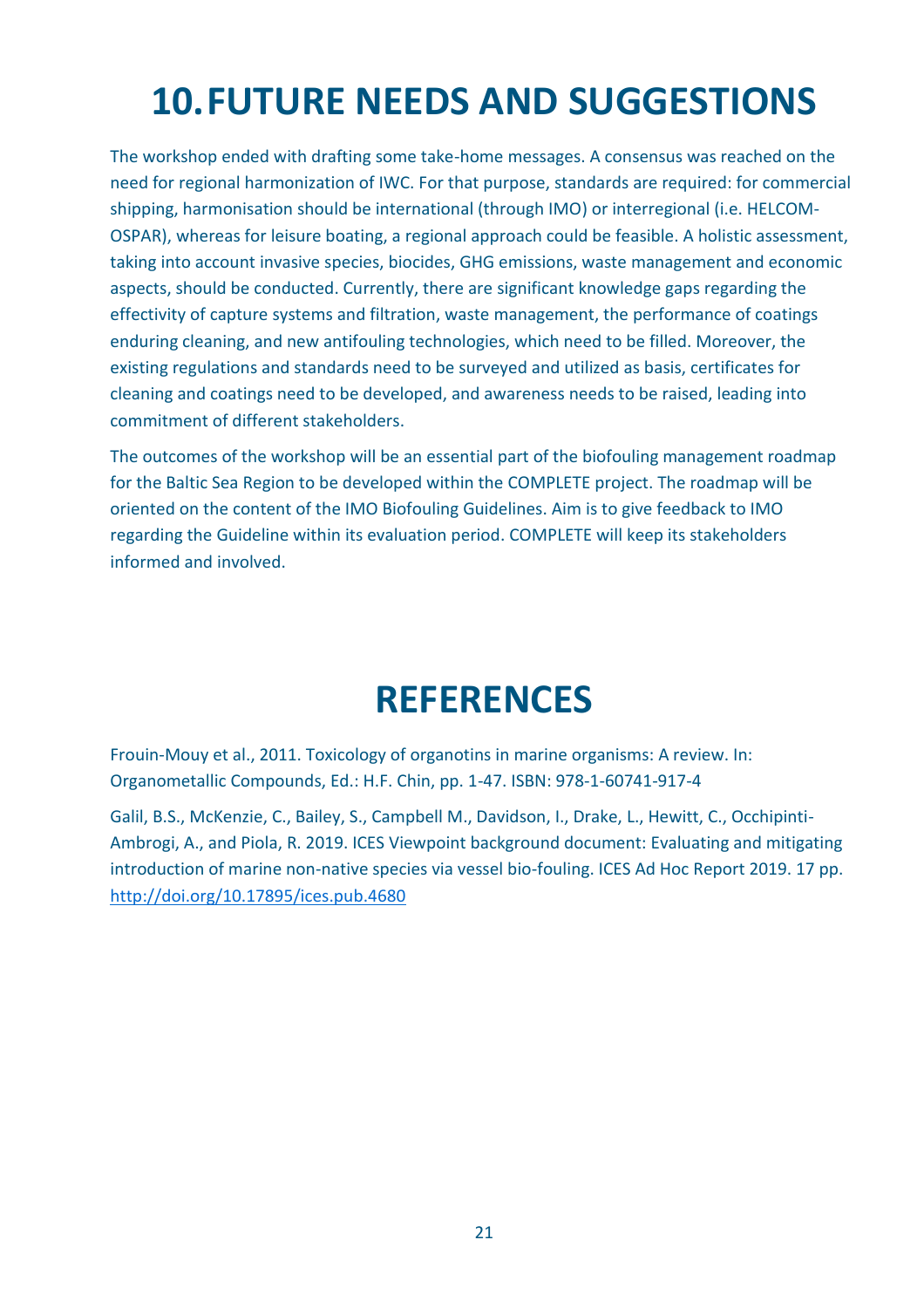## **Annex 1**

### **Participants list**

| <b>Name</b>      |                    | Organisation                                                                                                                        | Country        |
|------------------|--------------------|-------------------------------------------------------------------------------------------------------------------------------------|----------------|
| <b>Kristina</b>  | Kern-Nielsen       | Litehauz                                                                                                                            | <b>Denmark</b> |
| <b>Ashok</b>     | Srinivasan         | <b>Baltic and International Maritime Council (BIMCO)</b>                                                                            | <b>Denmark</b> |
| Oskari           | Hanninen           | <b>Finnish Safety and Chemicals Agency (Tukes)</b>                                                                                  | <b>Finland</b> |
| Ville-<br>Veikko | Intovuori          | <b>Finnish Transport and Communications Agency</b><br>(Traficom)                                                                    | <b>Finland</b> |
| <b>Miina</b>     | Karjalainen        | Kotka Maritime Research Association                                                                                                 | <b>Finland</b> |
| <b>Eveliina</b>  | Klemola            | Wega                                                                                                                                | <b>Finland</b> |
| <b>Mika</b>      | Rouhola            | <b>DG Diving</b>                                                                                                                    | <b>Finland</b> |
| Carl             | <b>Ahrens</b>      | Landesbetrieb für Küstenschutz, Nationalpark und<br>Meeresschutz Schleswig-Holstein, Fachbereich<br>Gefahrenabwehr und Hafenbehörde | Germany        |
| Katja            | <b>Broeg</b>       | <b>Federal Maritime and Hydrographic Agency (BSH)</b>                                                                               | Germany        |
| <b>Beate</b>     | Bänsch-Baltruschat | Federal Institute of Hydrology (BfG)                                                                                                | Germany        |
| <b>Susanne</b>   | Heitmüller         | <b>Federal Maritime and Hydrographic Agency (BSH)</b>                                                                               | Germany        |
| <b>Torsten</b>   | <b>Jeske</b>       | Kompetenzzentrum GreenShipping Niedersachsen                                                                                        | Germany        |
| Annika           | Krutwa             | <b>Federal Maritime and Hydrographic Agency (BSH)</b>                                                                               | Germany        |
| Claus            | <b>Mayer</b>       | Nordseetaucher                                                                                                                      | Germany        |
| Ingrid           | Nöh                | <b>German Federal Environment Agency (UBA)</b>                                                                                      | Germany        |
| Sascha           | Setzer             | <b>German Federal Environment Agency (UBA)</b>                                                                                      | Germany        |
| Michael          | <b>Stoldt</b>      | <b>DSV</b>                                                                                                                          | Germany        |
| <b>Burkard</b>   | Watermann          | LimnoMar                                                                                                                            | Germany        |
| Joanna           | Hegele-Drywa       | <b>University of Gdansk</b>                                                                                                         | Poland         |
| Ewa              | Makowska           | Ministry of Maritime Economy and Inland<br><b>Navigation</b>                                                                        | Poland         |
| Lena             | Granhag            | <b>Chalmers University of Technology</b>                                                                                            | Sweden         |
| <b>Manuel</b>    | Sala Pérez         | <b>HELCOM</b>                                                                                                                       |                |